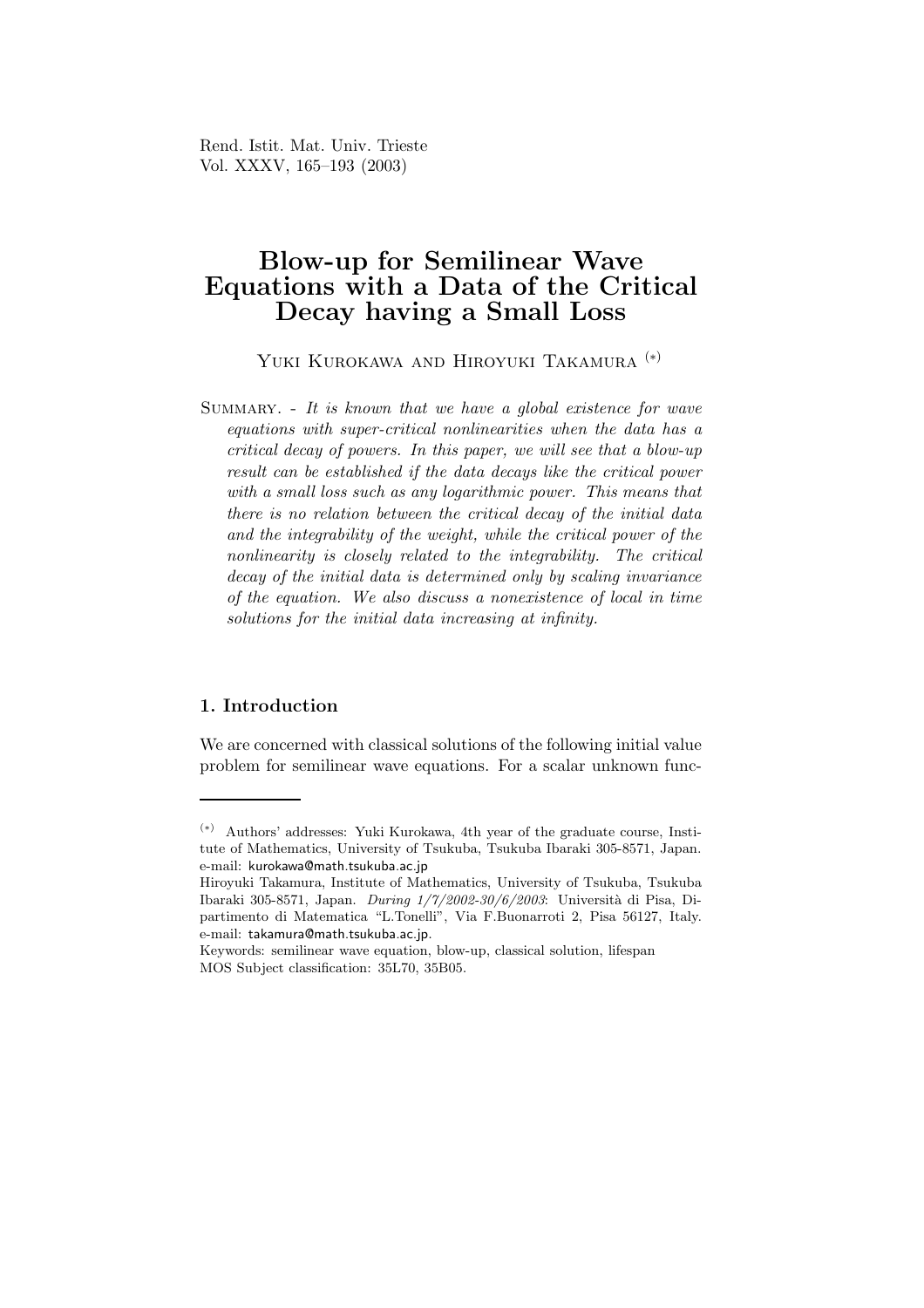tion  $u = u(x, t)$ , we shall investigate

$$
\begin{cases} \n\Box u = F(u, \partial_t u, \nabla_x u) & \text{in } \mathbf{R}^n \times [0, \infty), \\ \nu|_{t=0} = u_0, \ u_t|_{t=0} = u_1, \n\end{cases}
$$
\n(1)

where  $\Box = \frac{\partial^2}{\partial t^2} - \Delta_x$  and  $u_0$ ,  $u_1$  are given smooth functions. The general theory can be discussed only for small amplitude solutions, so that we assume that  $F$  is a power nonlinearity. As for the initial data, most of existence theorems for (1) require the compactly supported data. By finiteness of the propagation speed of solutions, it seems to be removable assumption. But in fact we have the following stories.

First we consider the case where the nonlinearity includes only unknown function itself, for example

$$
F = |u|^p
$$
, or  $F = |u|^{p-1}u$  (2)

with  $p > 1$ . For the compactly supported data, we know the following Strauss' conjecture. See Section4 in W.A.Strauss[22]. If  $p > p_0(n)$ , (1) of (2) has a global solution for "small" data. If  $1 < p \leq p_0(n)$ , (1) of (2) has no global solution for "positive" data. The critical number  $p_0(n)$  is a positive root of the following quadratic equation;

$$
(n-1)p^2 - (n+1)p - 2 = 0 \tag{3}
$$

which comes from the integrability in the iteration of a weight  $(1 +$  $|t - |x|||^{(n-1)p/2-(n+1)/2}$ . This weight also comes from the iteration of the decay of a solution to free equation;  $(1 + t + |x|)^{(n-1)/2}$ . This conjecture was first verified by F.John[11] for  $n = 3$  and by R.T.Glassey[6][5] for  $n = 2$ , except for the ciritical case. The critical case was studied by J.Schaeffer[19] for  $n = 2, 3$ . For higher dimensions, T.C.Sideris[21] proved the sub-critical case. There are many partial results on the super-critical case, but the final proof was given by V.Georgiev & H.Lindblad & C.Sogge[3]. The critical case for  $n \geq 4$  is open. We note that the non-existence result for  $n \geq 4$  is proved only for a positive nonlinearity  $|u|^p$ , and that we should consider a weak solution near the critical power due to the lack of the differetiability of the nonlinearity.

For the noncompactly supported data, we may have a nonexistence result even for the super-critical case. Actually, for  $p > p_0(n)$ ,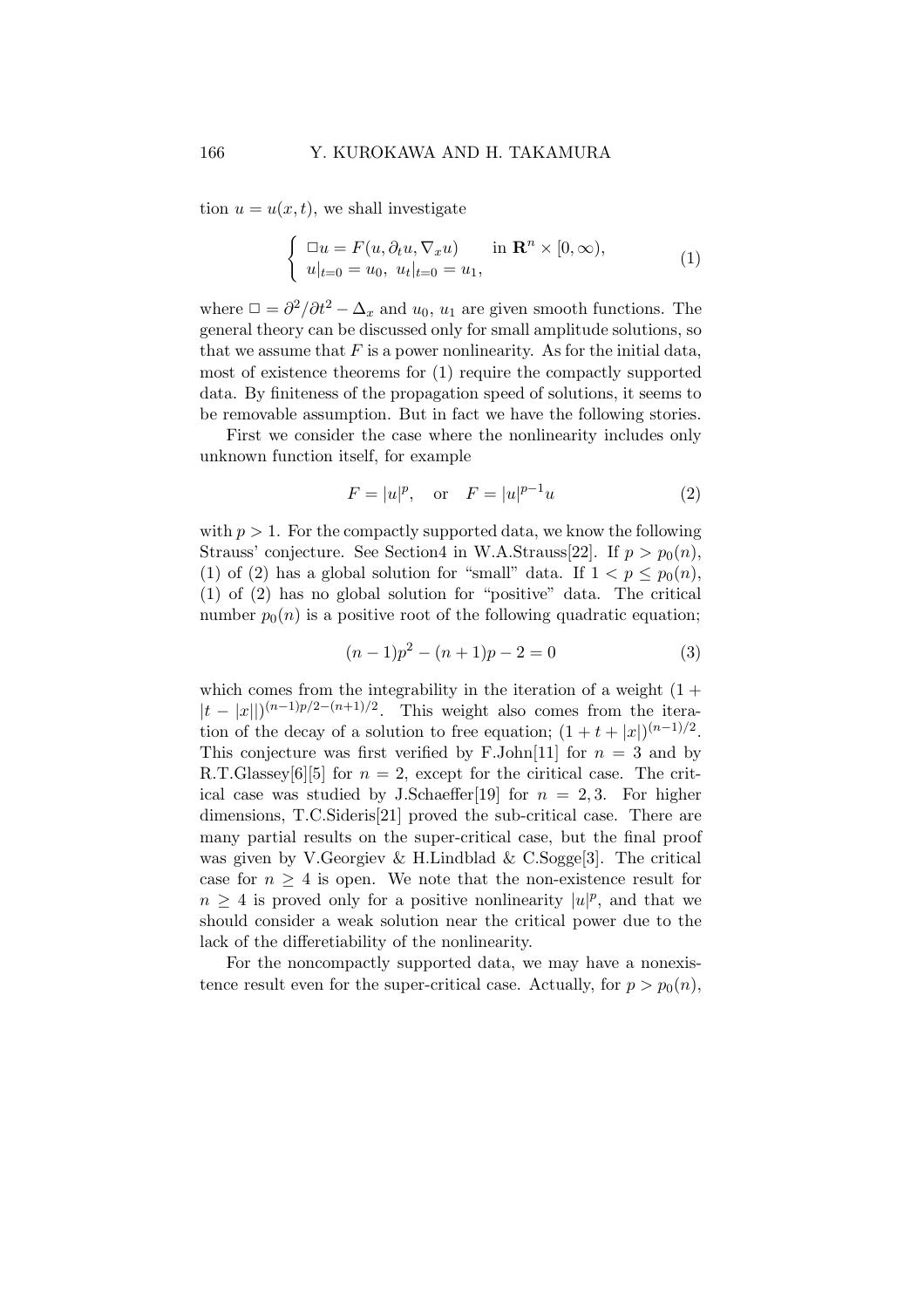we know that (1) of (2) has no global solution provided the initial data satisfies the following condition.

$$
u_0(x) \equiv 0
$$
,  $u_1(x) \ge \frac{\varepsilon}{(1+|x|)^{1+\kappa}}$  with  $0 < \kappa < \kappa_0 \equiv \frac{2}{p-1}$ , (4)

where  $\varepsilon$  is any positive constant.  $\kappa_0$  is the critical decay in the following sense. (1) of (2) with  $p > p_0(n)$  has a global solution provided

$$
(1+|x|)^{\kappa+1} \left(\sum_{|\alpha| \leq [n/2]+2} |\nabla_x^{\alpha} u_0(x)| + \sum_{|\beta| \leq [n/2]+1} |\nabla_x^{\beta} u_1(x)|\right) (5)
$$
  
with  $\kappa \geq \kappa_0$ 

is small enough. This fact was first verified by F.Asakura[2] for  $n = 3$  except for the critical decay. The critical case was studied by K.Kubota[16], or independently by K.Tsutaya[26]. The two dimensional case was verified by R.Agemi & H.Takamura[1] for the nonexistence part and K.Kubota[16] for the existence part, or independently both parts by K.Tsutaya[24][25]. In higher dimensional case, only a radially symmetric solution was studied. But the nonexistence part was verified by H.Takamura[23], and also the existence for odd *n* by H.Kubo[15]. Note that, in the nonexistence case, we have an estimate of the lifespan  $T(\varepsilon)$  of a solution by making use of long-time existence under (5) with  $0 < \kappa < \kappa_0$ . More precisely, let  $u_0(x) = \varepsilon f(x), u_1(x) = \varepsilon g(x)$ , where  $\varepsilon$  is a positive parameter and  $f, g$  are given smooth functions. Then there exist positive constants c and C independent of any small  $\varepsilon$  such that

$$
c\varepsilon^{-1/(\kappa_0-\kappa)} \le T(\varepsilon) \le C\varepsilon^{-1/(\kappa_0-\kappa)} \quad \text{when} \quad 0 < \kappa < \kappa_0 \qquad (6)
$$

holds with arbitrarily fixed  $f, g$  for the estimate from below, and with some special data for the esitmate from above.

We find many similarities between compactly supported case and for noncompactly supported case. So naturally one may have that the critical decay of powers is not a real critical decay from the viewpoint of the itegrability. More precisely, we may have the critical  $\gamma$  decay of  $l > 0$  in the following condition which guarantees the global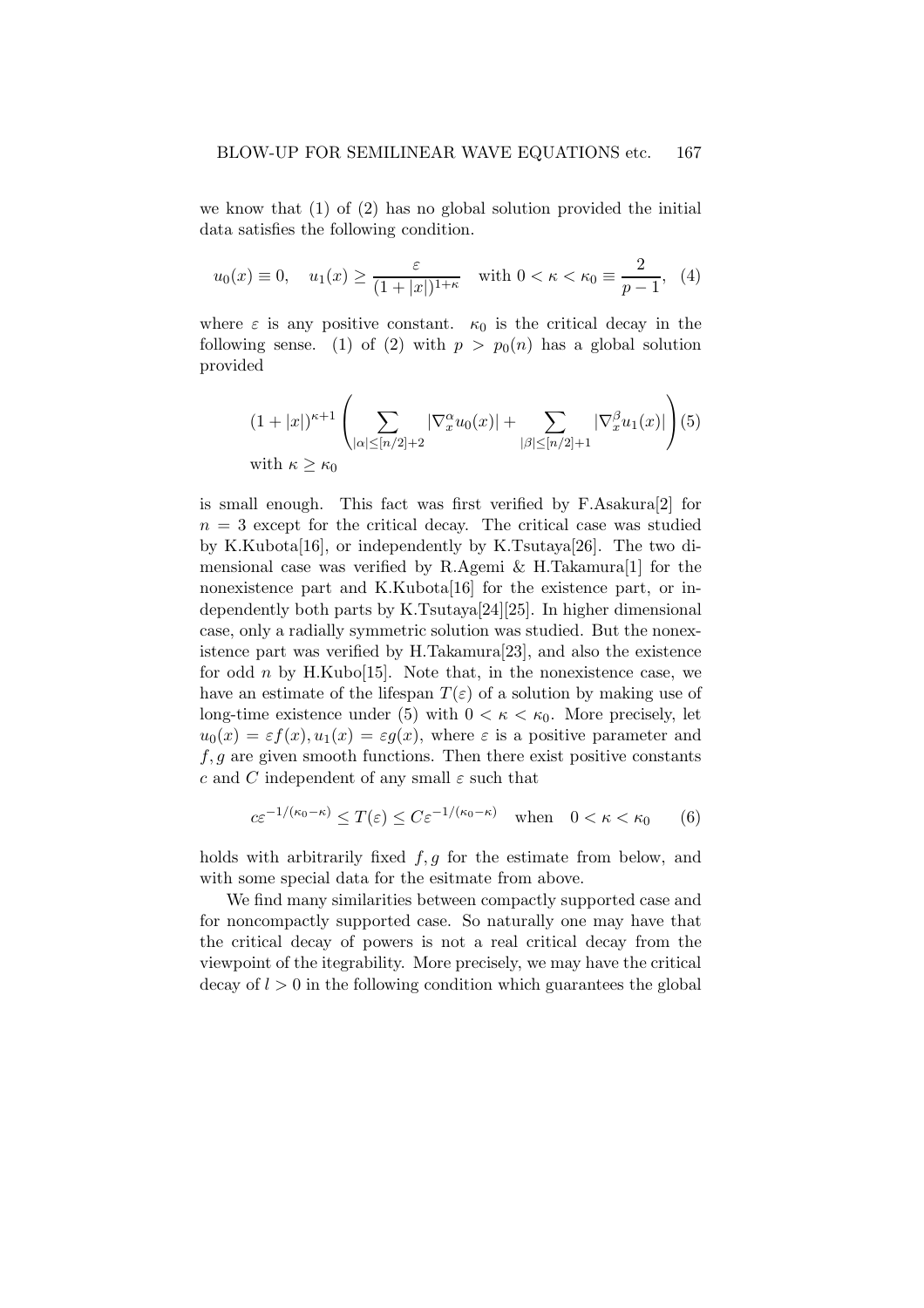existence instead of (5).

$$
\frac{(1+|x|)^{\kappa_0+1}}{\log^l(2+|x|)}\left(\sum_{|\alpha|\leq [n/2]+2} |\nabla_x^{\alpha} u_0(x)|+\sum_{|\beta|\leq [n/2]+1} |\nabla_x^{\beta} u_1(x)|\right) << 1.
$$
\n(7)

But we do have a negative answer for this conjecture.

We now consider the radially symmetric version of the problem.

$$
\begin{cases}\n\left(\frac{\partial^2}{\partial t^2} - \frac{\partial^2}{\partial r^2} - \frac{n-1}{r} \frac{\partial}{\partial r}\right) u(r,t) = F_p(u(r,t)) & \text{in } [0,\infty)^2, \\
u(r,0) = u_0(r), \ u_t(r,0) = u_1(r),\n\end{cases}
$$
\n(8)

where  $F_p \in C^1(\mathbf{R})$  satisfies

$$
F_p(u) \ge A u^p \quad \text{with a constant } A > 0 \text{ for } u \ge 0. \tag{9}
$$

Then we have the following result.

THEOREM 1.1. Assume that

$$
u_0(r) \equiv 0, \quad u_1(r) \ge \frac{\phi(r)}{(1+r)^{1+\kappa_0}},\tag{10}
$$

where  $\phi$  is a positive and monotonously increasing function in  $[0, \infty)$ . Then (8) with (9) admits no global  $C^2$ -solution if

$$
\lim_{r \to \infty} \phi(r) = \infty \tag{11}
$$

REMARK 1.2. One can put

$$
\phi(r) = \varepsilon \log^{l}(2+r) \quad \text{with arbitrarily fixed } \varepsilon > 0. \tag{12}
$$

In this case (11) holds for any  $l > 0$ . Therefore the critical decay  $\kappa_0$  is not related to any integrability. We note that  $\kappa_0$  is the number of the scaling invariance since  $u^R(x,t) = R^{\kappa_0} u(Rx, Rt)$  with  $R > 0$ is a solution of the equation if so is  $u(x,t)$ . This observation is regarded as a self-similarity of solutions. See the existence result in  $H.Pecher[18]$ , or in  $K.Hidano[10]$ .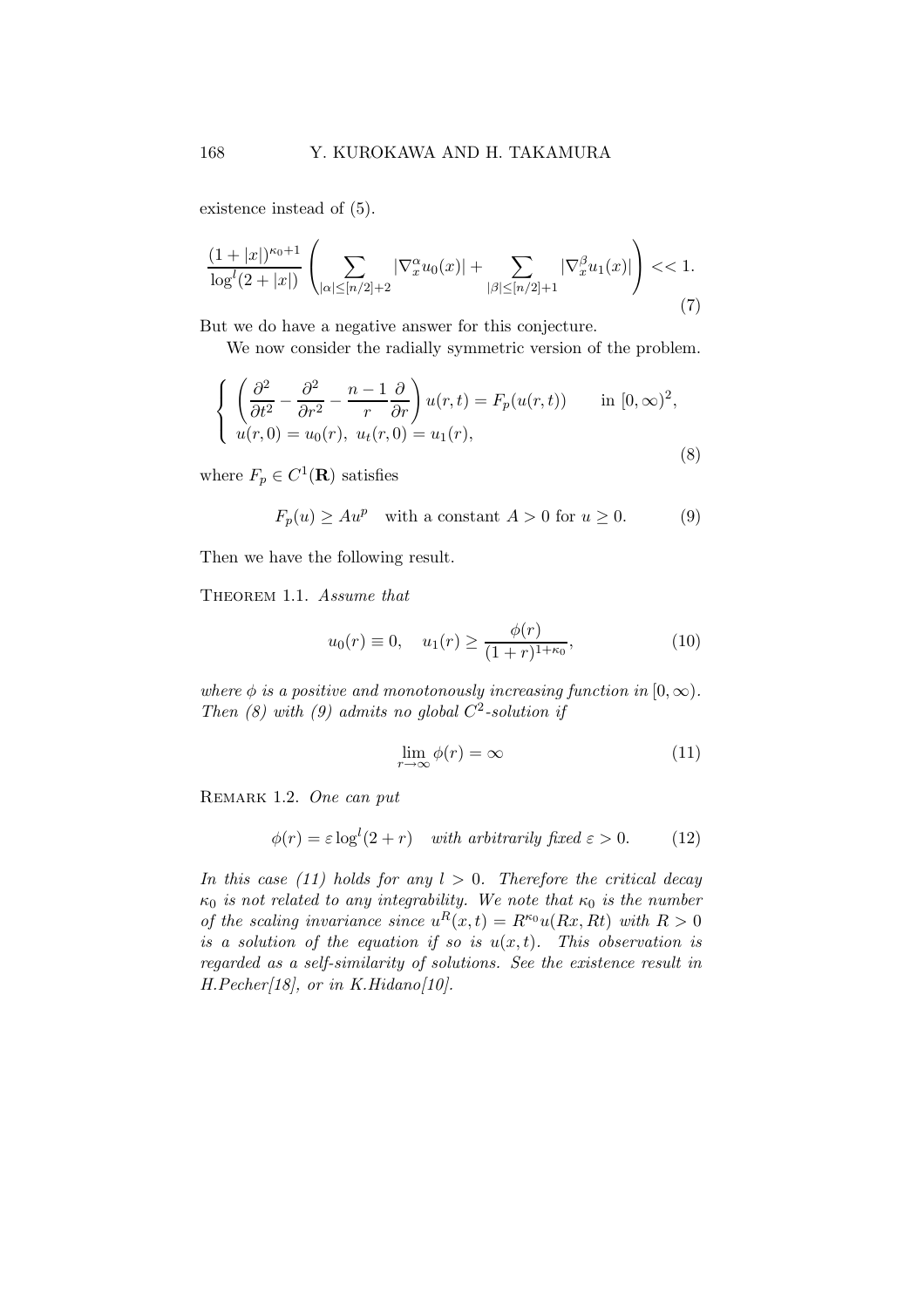The proof of Theorem1 also gives us the following nonexistence result of local in time solutions for the increasing data. This is closely related to large amplitude solutions which was discussed in R.T.Grassey[4], or in H.Levine[17].

Corollary 1.3. Supporse that the same assumptions as in Theorem1 are fulfilled. Assume that there exists a function  $\phi_0$  such that

$$
\phi(r) = (1+r)^{1+\kappa_0} \phi_0(r), \quad \lim_{r \to \infty} \phi_0(r) = \infty.
$$
 (13)

Then (8) with (9) admits no  $C^2$ -solution till any positive time.

According to Remark1.2, one may have an estimate of the lifespan also in this case. Actually we have the following result for three space dimensions. Let us consider

$$
\begin{cases} \Box u = G_p(u) & \text{in } \mathbf{R}^3 \times [0, \infty), \\ u|_{t=0} = \varepsilon f, \ u_t|_{t=0} = \varepsilon g, \end{cases}
$$
 (14)

where  $\varepsilon > 0$  is a parameter,  $f \in C^3(\mathbf{R}^3)$  and  $g \in C^2(\mathbf{R}^3)$  satsify

$$
(1+|x|)^{\kappa_0+1}\left(\sum_{|\alpha|\leq 3}|\nabla_x^{\alpha}f(x)|+\sum_{|\beta|\leq 2}|\nabla_x^{\beta}g(x)|\right)\leq \psi(|x|). \qquad (15)
$$

Here  $\psi \in C^1([0,\infty))$  satisfies the following conditions.

$$
\begin{cases}\n\psi > 0, \ \psi' > 0, \ \lim_{r \to \infty} \psi(r) = \infty. \\
\text{There exist constants } \delta > 0 \text{ and } K > 0 \text{ such that} \\
(1+r)\psi'(r) \le K\psi(r)^{1-\delta} \text{ for } r \in [0, \infty). \\
\text{For any } K_0 > 0, \text{ there exists } K_1 > 0 \text{ such that} \\
\psi(K_0 r) \le K_1 \psi(r) \text{ for } r \in [0, \infty).\n\end{cases}
$$
\n(16)

The assumption on the nonlinearity  $G_p \in C^2(\mathbf{R})$  is the following.

There exist  $p > 1 + \sqrt{2}$  and  $A_1 > 0$  such that,

for 
$$
|s|, |s_1|, |s_2| \le 1
$$
,  
\n $|G_p^{(j)}(s)| \le A_1 |s|^{p-j}$   $(j = 0, 1, 2)$ ,  
\n $|G_p''(s_1) - G_p''(s_2)|$   
\n $\le A_1 p(p-1) \begin{cases} (\max\{|s_1|, |s_2|\})^{p-3} |s_1 - s_2| & \text{if } p \ge 3, \\ |s_1 - s_2|^{p-2} & \text{if } p \le 3. \end{cases}$  (17)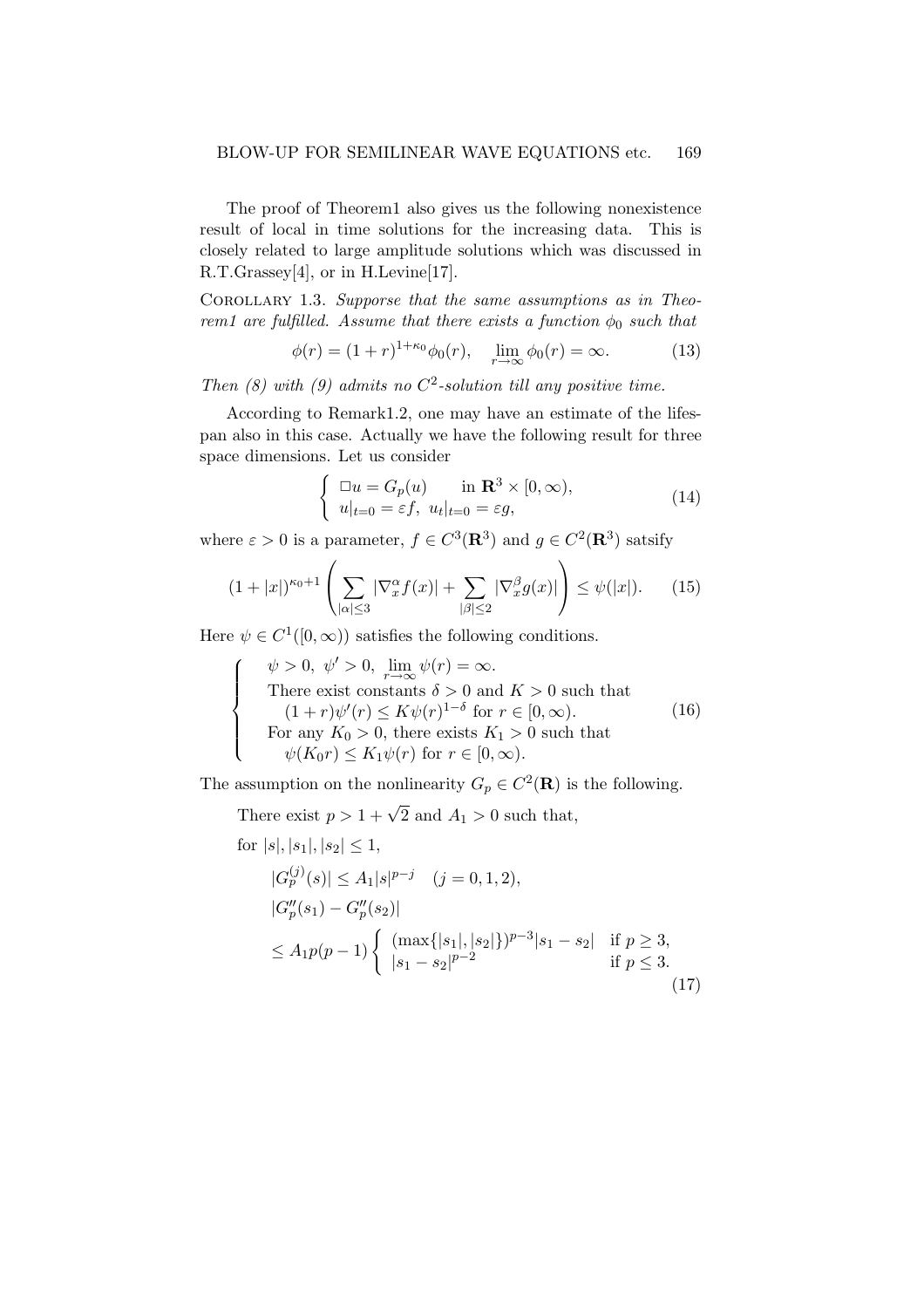Then we have the long-time existence.

THEOREM 1.4. Let  $p > p_0(3) = 1 + \sqrt{2}$ . Assume that (15) and  $(16)$  on the ititial data, and that  $(17)$  on the nonlinearity. Then there exists  $\varepsilon_0 = \varepsilon_0(p, \psi, A_1) > 0$  such that, for any  $0 < \varepsilon \leq \varepsilon_0$ , the problem (14) admits a unique  $C^2$ -solution  $u(x,t)$  in the time interval  $[0, T]$  as far as T satisfies

$$
T \le \psi^{-1}(c\varepsilon^{-1}),\tag{18}
$$

where c is a positive constant depending on  $p, \psi, A_1$ .

Consequently we have an estimate of the lifespan of the solution in the special case.

COROLLARY 1.5. Let  $G_p(u) = A|u|^{p-1}u$ , or  $A|u|^p$  with  $A > 0$ . Assume (15), (16), and that there exists a constant  $g_0 > 0$  such that

$$
f(x) \equiv 0, \quad g(x) = g(|x|) \ge \frac{g_0 \psi(|x|)}{(1+|x|)^{1+\kappa_0}}.\tag{19}
$$

Then there exists  $\varepsilon_0 = \varepsilon_0(p, \psi, g_0, A) > 0$  such that, for any  $0 < \varepsilon \leq$  $\varepsilon_0$ , the lifespan  $T(\varepsilon)$ , the maximal existence time, of  $C^2$ -solution of (14) satisfies

$$
\psi^{-1}(c\varepsilon^{-1}) \le T(\varepsilon) \le \psi^{-1}(C\varepsilon^{-1}),\tag{20}
$$

where c,  $C$  ( $c < C$ ) are positive constants depending on  $p, g_0, \psi, A$ .

REMARK 1.6. Taking the spherical mean of  $u(x,t)$ , we can remove the assumption of the spherical symmetricity on g in Corollary1.5. See  $F.John/11$  for example.

REMARK 1.7. The second condition on  $\psi$  in (16) implies that

$$
\psi(r) \le \left[ \psi(0)^{\delta} + \delta K \log(1+r) \right]^{1/\delta}.
$$
 (21)

Hence  $\psi(r) = \log^{l}(3+r)$  with  $l > 0$  is admissible. In this case we have  $T(\varepsilon) \sim \exp(Ce^{-1/l})$ . Also  $\psi(r) = \log(3 + \log(3 + r))$  is admissible. In this case we have  $T(\varepsilon) \sim \exp(\exp(Ce^{-1}))$ .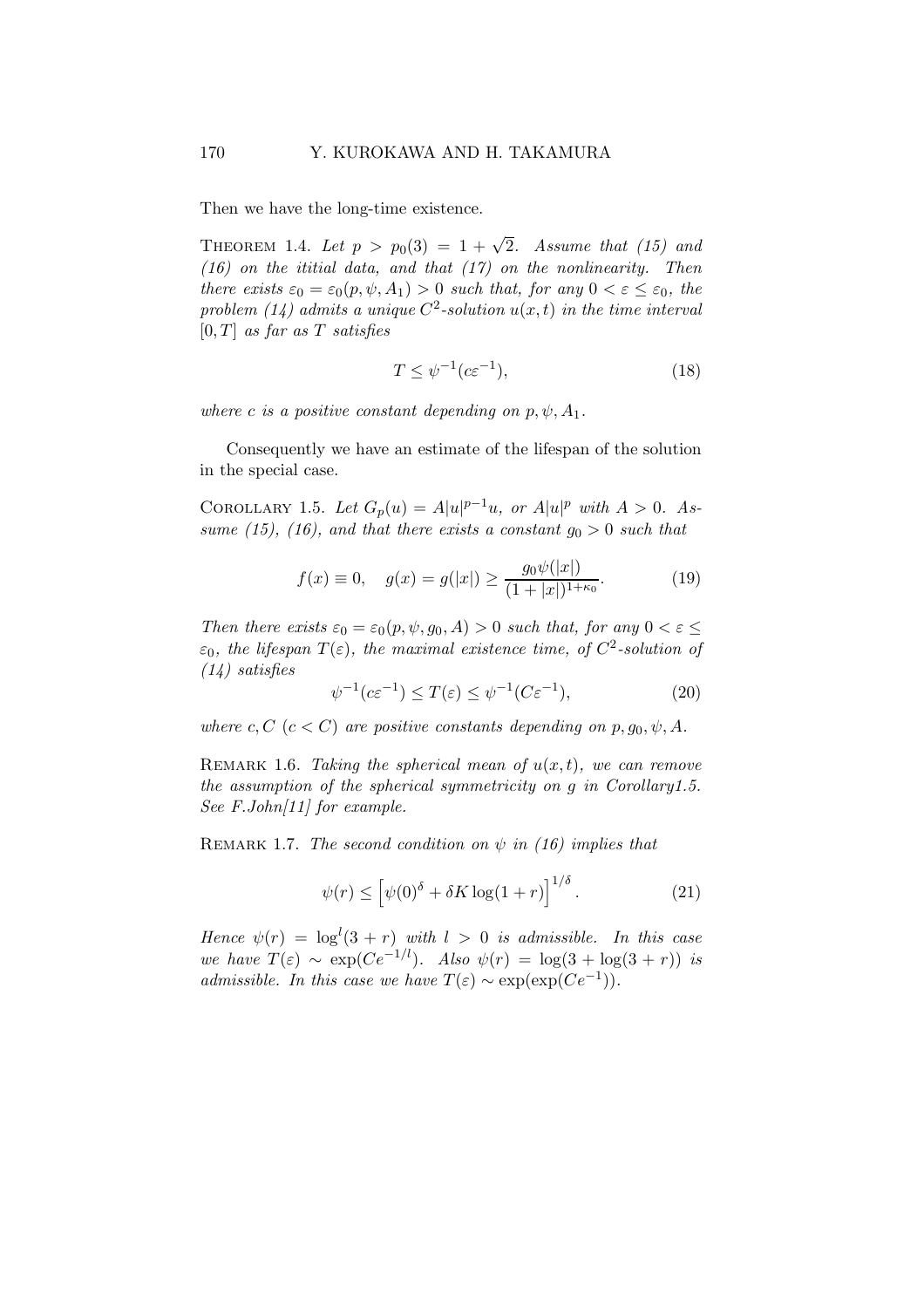REMARK 1.8. One can check the compatibility between  $\psi$  in (16) and  $\phi$  in Corollary1.3 as follows. In Corollary1.3 we assume that  $\phi \in C^1$ . Suppose that we can put  $\psi = \phi$ . Since

$$
\phi'(r) = (1 + \kappa_0)(1 + r)^{\kappa_0}\phi_0(r) + (1 + r)^{1 + \kappa_0}\phi'_0(r), \qquad (22)
$$

the second line in (16) implies that

$$
1 + \kappa_0 + \frac{(1+r)\phi_0'(r)}{\phi_0(r)} \le K\phi(r)^{-\delta}.
$$
 (23)

But  $\lim_{r \to \infty} \phi(r) = \infty$  and  $\phi_0 > 0$  show  $\phi'_0(r) < 0$  for large r. This is a contradiction to  $\lim_{r \to \infty} \phi_0(r) = \infty$ . Therefore it is impossible to set  $\psi(r) = (1+r)^{1+\kappa_0} \phi_0(r).$ 

Next we consider (1) in the case where the nonlinearity includes only time-derivative of unknown functions,

$$
F = |u_t|^p
$$
, or  $F = |u_t|^{p-1}u_t$  (24)

with  $p > 1$ . In this case we also have the similar result to the equation of u itself, (2). For (24), one can discuss long-time existence in  $L^2$ framework if the nonlinearity is smooth, but the precise behaviour on the support will be lost. So we should outline the radially symmetric case in three dimenosions here. We note that the critical decay is clarified only in this situation. The results for other dimensions are cited in Introduction in H.Takamura[23].

For the compactly supported data, F.John[12] proved that (1) with (24) has no non-trivial global solutions provided  $1 < p \leq 2$ . T.C.Sideris[20] proved the counter part, the existence of a unique global  $C^2$ -soltion for any small data having compact support provided  $p > 2$ . This critical power is regarded as  $(n + 1)/(n - 1)$ by general theory. For the noncompactly supported case, we have the following results. Even if  $p > 2$ , (1) with (24) in three space dimensions has no global  $C^2$ -solution provided

$$
u_0(r) \equiv 0, \quad u_1(r) \ge \frac{\varepsilon}{(1+r)^{1+\kappa}} \quad \text{with } 0 < \kappa < \kappa_1 \equiv \frac{2-p}{p-1}, \tag{25}
$$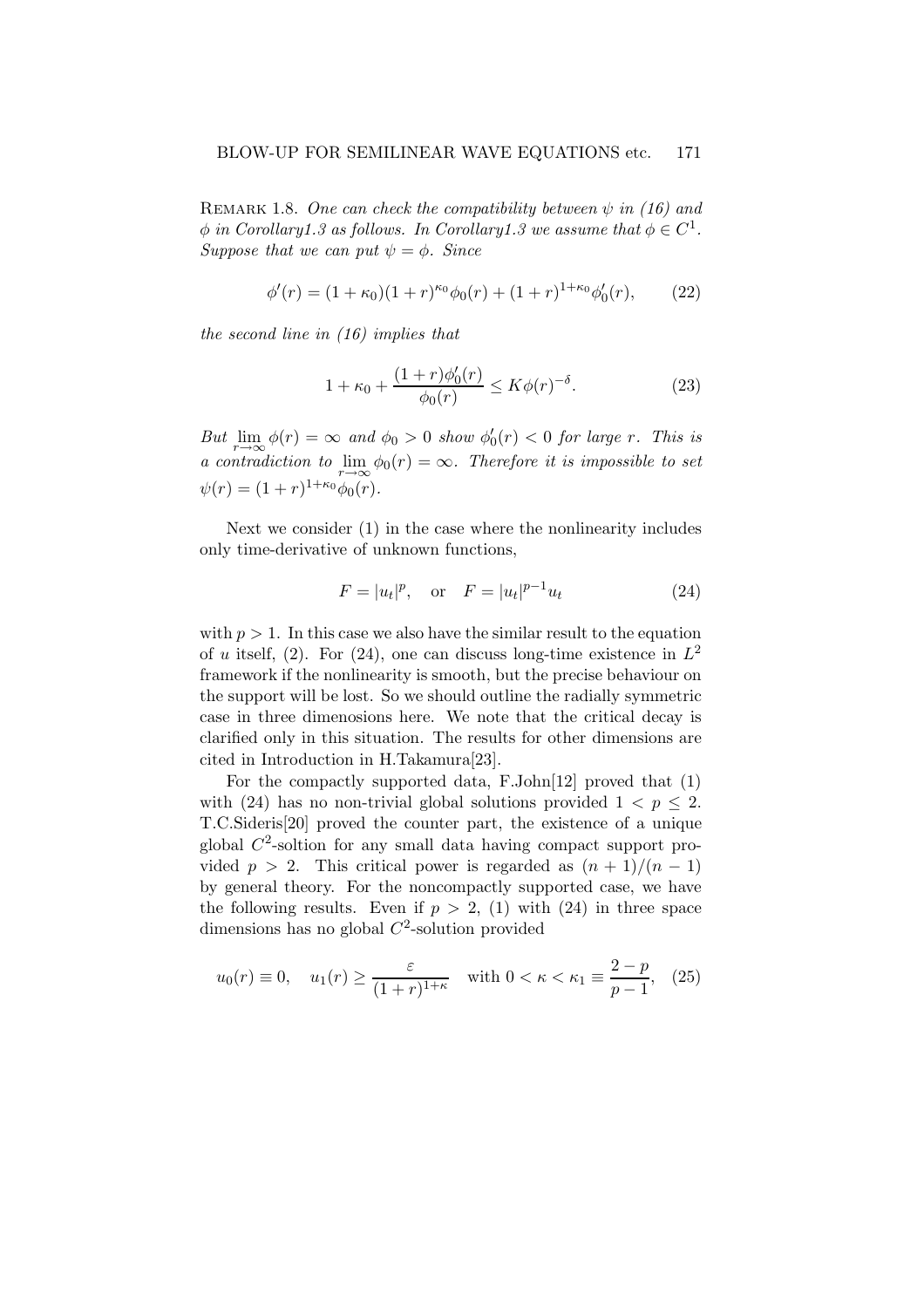where  $r = |x|$  and  $\varepsilon$  is any positive constant.  $\kappa_1$  is the critical decay in the following sense. (1) of (24) with  $p > 2$  in three space dimensions has a global  $C^2$ -solution provided

$$
(1+r)^{\kappa+1}[|u'_0(r)|+|u_1(r)|+|(ru_0(r))^{\prime\prime\prime}|+|(ru_1(r))^{\prime\prime}|+(1+r)(|u''_0(r)|+|u'_1(r)|)]
$$
\n(26)

with  $\kappa \geq \kappa_1$  is small enough. We note again that  $\kappa_1$  is also related to the scaling invariance of the equation. See Remark1.2. Except for the critical case, the results above were proved by K.Hidano[8][9], or independently by H.Kubo[13][14]. The critical case has been studied by K.Hidano[7]. We note that the results were established for more general situation including the nonlinearity of  $|u_r|^p$ .

Taking into account of the equation (24), we shall extend Theorem1 to the following problem.

$$
\begin{cases}\n\left(\frac{\partial^2}{\partial t^2} - \frac{\partial^2}{\partial r^2} - \frac{n-1}{r} \frac{\partial}{\partial r}\right) u(r,t) = H_{pq}(u(r,t), u_t(r,t)) & \text{in } [0, \infty)^2, \\
u(r,0) = u_0(r), u_t(r,0) = u_1(r).\n\end{cases}
$$
\n(27)

 $H_{pq} \in C^1(\mathbf{R} \times \mathbf{R})$  satisfies

$$
H_{pq}(u, u_t) \ge B|u|^p |u_t|^q
$$
  
with  $B > 0$ , where  $p = 0$  or  $p > 1$ , and  $q > 1$ . (28)

Then we have the following result.

THEOREM 1.9. Assume that

$$
u_0(r) \equiv 0, \quad u_1(r) \ge \frac{\phi(r)}{(1+r)^{1+\kappa_2}},\tag{29}
$$

where  $\phi$  is a positive and monotonously increasing function in  $[0, \infty)$ and

$$
\kappa_2 = \frac{2-q}{p+q-1}.\tag{30}
$$

Then (27) with (28) admits no global  $C^2$ -solution if  $\lim_{r \to \infty} \phi(r) = \infty$ .

We also have the following result on the local in time existence similar to Corollary1.3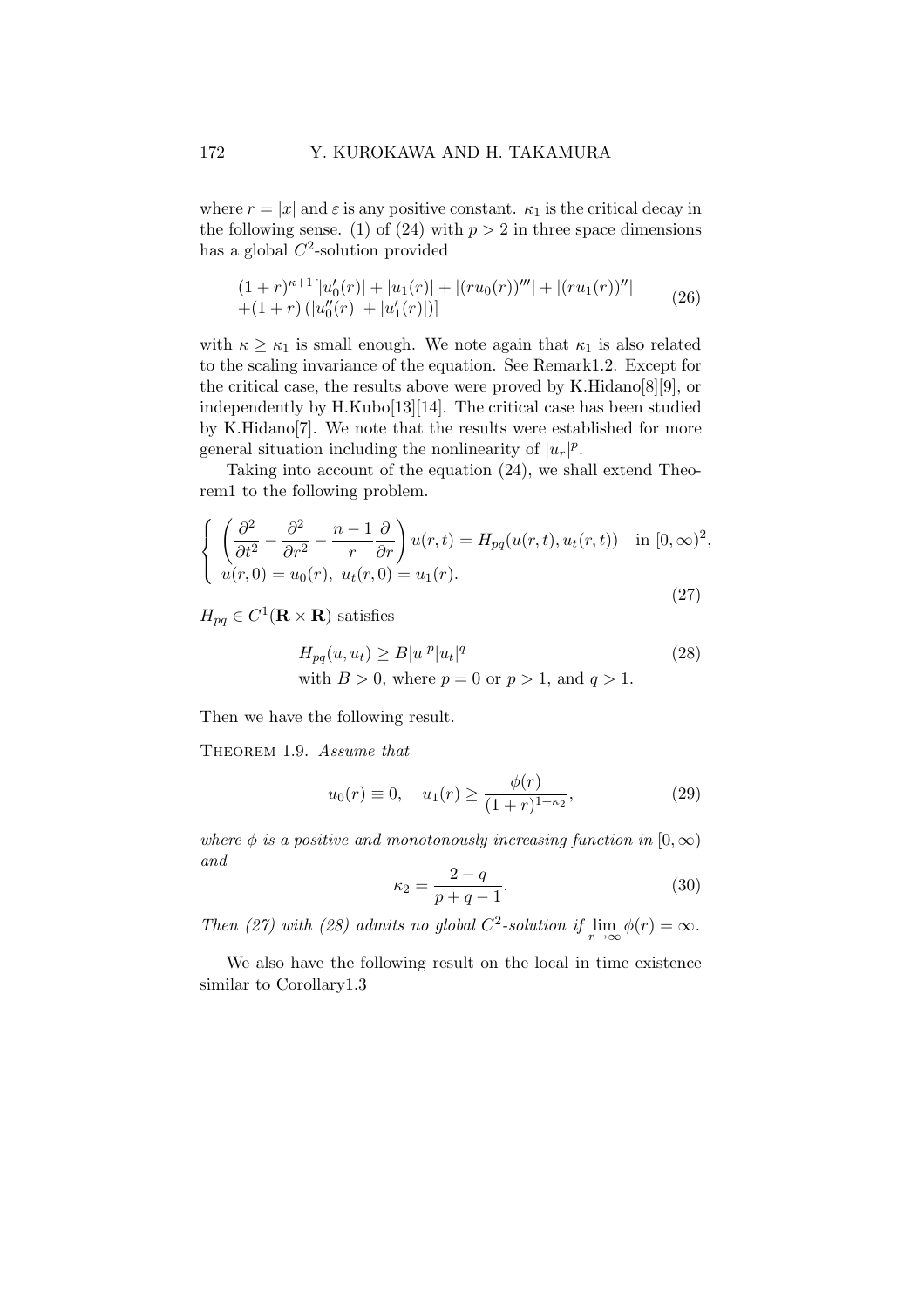COROLLARY 1.10. Supporse that the same assumptions as in Theorem3 are fulfilled. Assume that there exists a function  $\phi_0$  such that

$$
\phi(r) = (1+r)^{1+\kappa_2} \phi_0(r), \quad \lim_{r \to \infty} \phi_0(r) = \infty.
$$
 (31)

Then (8) with (9) admits no  $C^2$ -solution till any positive time.

This paper is organized as follows. In the next section we prove the iteration frame for (8) including the comparison argument. Theorem1 and its corollary are proved in Section3. Theorem3 and its corollary are also proved in Section4. The proofs of Theorem2 and its corollary are given in Section5 without the one of a priori estimate. The last section is devoted to a priori estimate in three space dimensions.

This work was finished during the second author's stay at Pisa University in Italy from 1/7/2002-30/6/2003, authorized as a Japanese Overseas Research Fellow sponsored by Ministry of Education, Culture, Sports, Science and Technology in Japan. He is deeply grateful to Prof. Vladimir Georgiev for his hearty hospitality and great help on application for Visa as well as fruitful discussions on the local existence results. He also thanks to all the members of Department of Mathematics, University of Pisa for preparing necessaries for his academic activity.

## 2. Integral inequality with a comparison argument

In order to prove Theorem1, we need Lemma2.6 and Lemma2.9 in [23] with a revised argument at the initial time.

LEMMA 2.1. Let  $n = 2m + 1$  or  $n = 2m$ ,  $m \in \mathbb{N}$  and u be a classical solution to (8) with  $u_0(r) \equiv 0$ ,  $u_1(r) > 0$ . Assume that (9). Then  $u > 0$  in  $\Sigma$  where

$$
\Sigma = \left\{ (r, t) \in (0, \infty)^2 \mid r - t \ge \frac{2}{\delta_m} t > 0 \right\}
$$
 (32)

Here  $\delta_m$  is a positive constant to ensure a positivity of the kernel in the integral representation of a solution. More precisely,  $\delta_m$  verifies that

$$
P_{m-1}(s), T_{m-1}(s) \ge \frac{1}{2} \quad \text{for} \quad 1 \ge s \ge \frac{1}{1+\delta_m},
$$
 (33)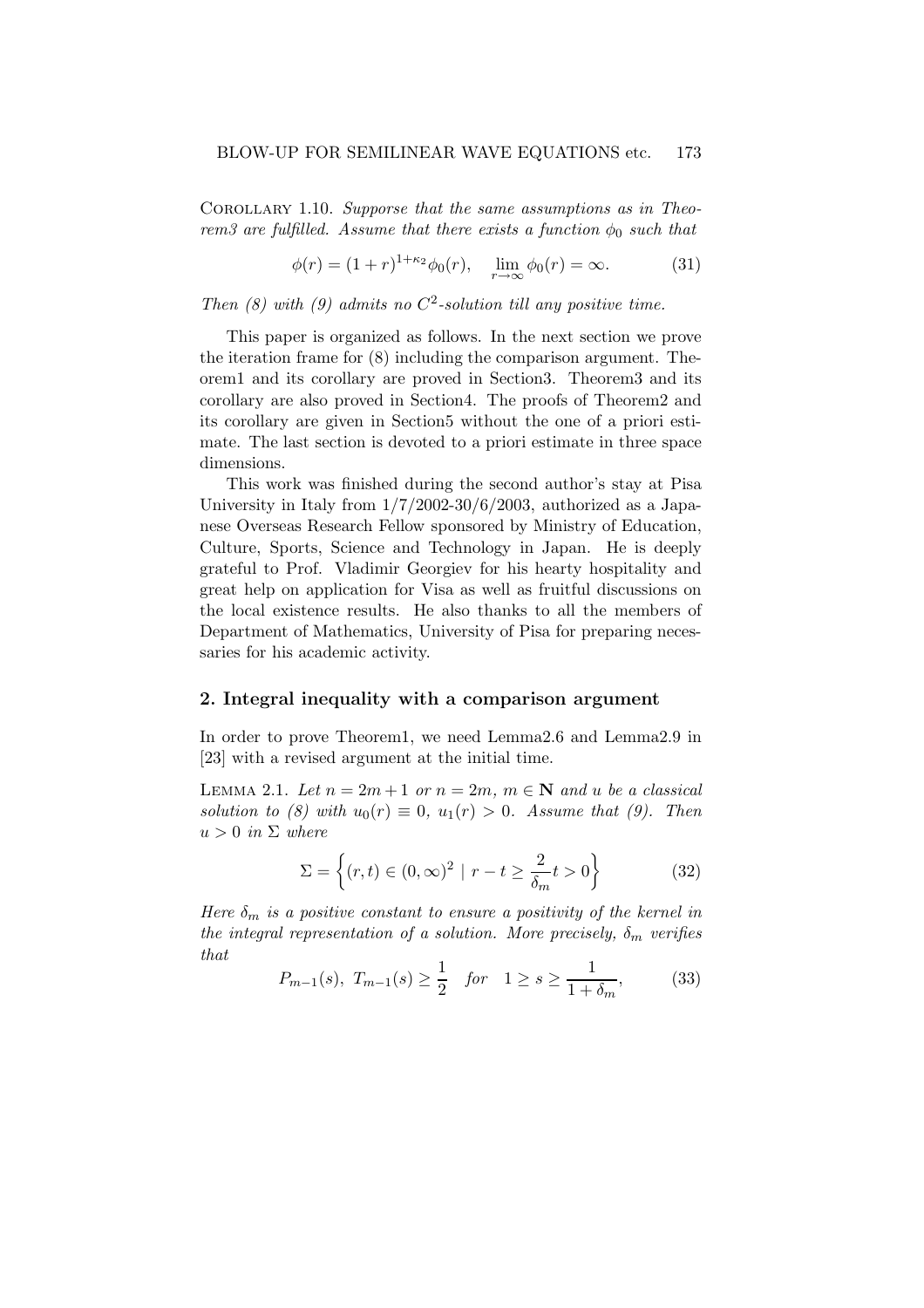where  $P_{m-1}$ ,  $T_{m-1}$  denotes respectively Legendre, Tschebyscheff polynomials of degree  $m-1$ .

Moreover, u satisfies the following inequality.

$$
u(r,t) \ge \frac{1}{8r^m} \int_{r-t}^{r+t} \lambda^m u_1(\lambda) d\lambda + \frac{A}{8r^m} \int \int_{\Gamma(r,t)} \lambda^m u(\lambda,\tau)^p d\lambda d\tau \quad \text{in } \Sigma,
$$
\n(34)

where  $\Gamma(r,t)$  is a backward cone with a vertex  $(r,t)$ ;

$$
\Gamma(r,t) = \{ (\lambda, \tau) \in (0, \infty)^2 \mid |r - \lambda| \le t - \tau \}. \tag{35}
$$

Proof. First we note that

 $\Gamma(r_0,t_0) \subset \Sigma$  for an arbitrarily fixed point  $(r_0,t_0) \in \Sigma$ . (36)

Setting

$$
t_1 = \inf\{t > 0 \mid u(r, t) = 0 \text{ where } (r, t) \in \Gamma(r_0, t_0)\},\qquad(37)
$$

we have that  $t_1 > 0$ . Because  $u_t$  is positive till a small time in  $\Gamma(r_0,t_0)$  due to  $u_t(r,0) = u_1(r) > 0$  and its continuity together with compactness of the closure of  $\Gamma(r_0,t_0)$ . Hence so is u in  $\Gamma(r_0,t_0)$ .

Suppose that there exists  $r_1 > 0$  such that  $u(r_1, t_1) = 0$  and  $(r_1,t_1) \in \Gamma(r_0,t_0)$ . First we consider the odd dimensional case,  $n = 2m + 1$ . Then it follows from Lemma2.2 in [23] and Duhamel's principle that

$$
u(r_1, t_1) =
$$
  
\n
$$
\frac{1}{2r_1^m} \int_{r_1 - t_1}^{r_1 + t_1} \lambda^m u_1(\lambda) P_{m-1} \left( \frac{\lambda^2 + r_1^2 - t_1^2}{2r_1 \lambda} \right) d\lambda
$$
  
\n
$$
+ \frac{1}{2r_1^m} \int \int_{\Gamma(r_1, t_1)} \lambda^m F_p(u(\lambda, \tau)) P_{m-1} \left( \frac{\lambda^2 + r_1^2 - (t_1 - \tau)^2}{2r_1 \lambda} \right) d\lambda d\tau.
$$
\n(38)

By definition of  $t_1$  we have that

$$
u > 0
$$
 in  $\Gamma(r_1, t_1) \setminus \{(r_1, t_1)\}.$  (39)

Hence the second term in (38) is estimated from below by

$$
\frac{A}{4r_1^m} \int \int_{\Gamma(r_1, t_1)} \lambda^m u^p(\lambda, \tau) d\lambda d\tau > 0
$$
\n(40)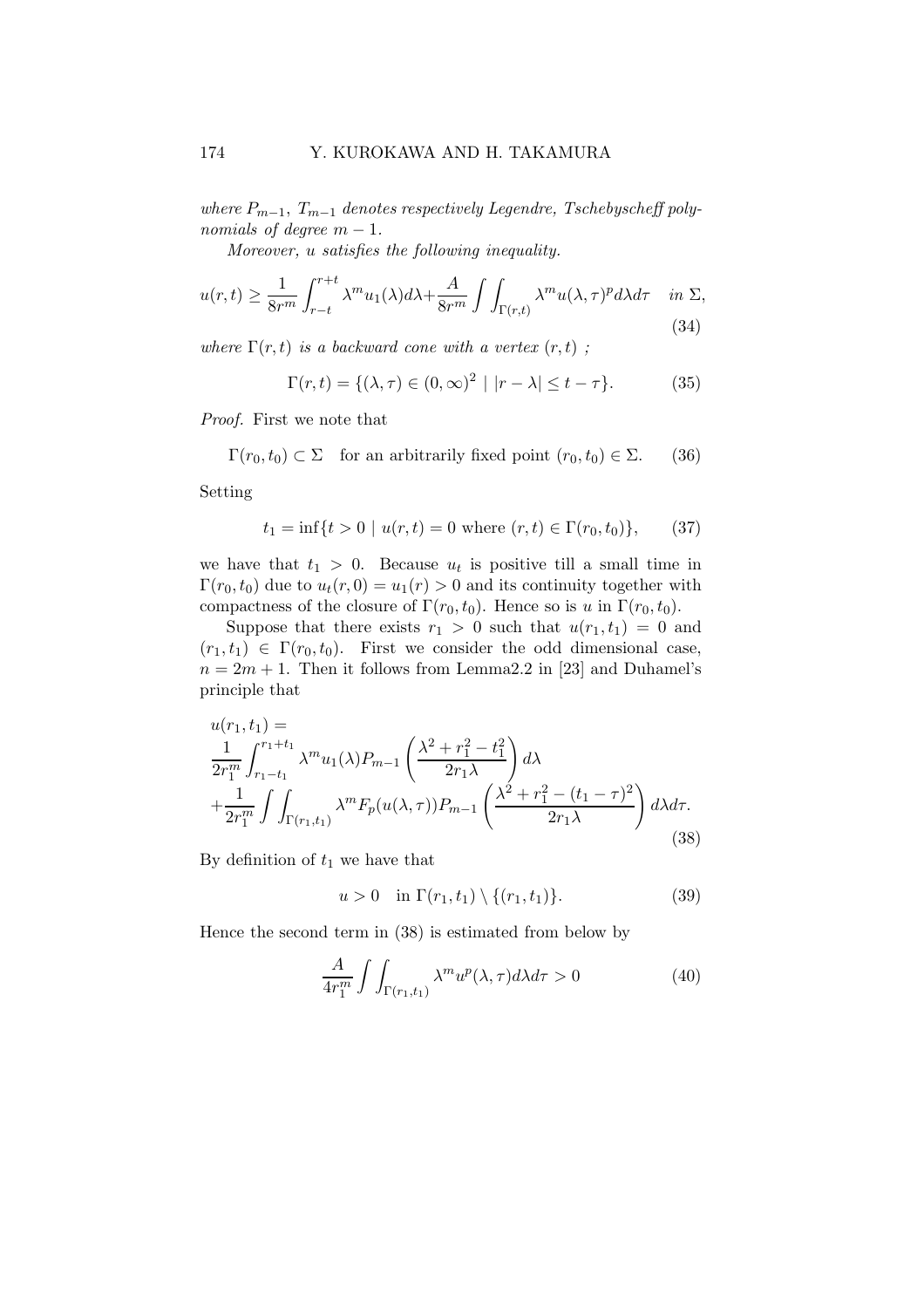because  $(r_1,t_1) \in \Sigma$  implies that

$$
\frac{\lambda^2 + r_1^2 - (t_1 - \tau)^2}{2r_1\lambda} \ge \frac{(r_1 - t_1 + \tau)^2 + r_1^2 - (t_1 - \tau)^2}{2r_1(r_1 + t_1 - \tau)} \n= \frac{r_1 - t_1 + \tau}{r_1 + t_1 - \tau} \ge \frac{r_1 - t_1}{r_1 + t_1} \ge \frac{1}{1 + \delta_m}.
$$
\n(41)

Similarly to this, the first term in (38) is bounded from below by

$$
\frac{1}{4r_1^m} \int_{r_1 - t_1}^{r_1 + t_1} \lambda^m u_1(\lambda) d\lambda > 0.
$$
 (42)

Therefore the same inequality as  $(34)$  is valid in which  $(r, t)$  is replaced by  $(r_1, t_1)$ . Such an inequality implies that  $u(r_1, t_1) > 0$ . But this contradicts the definition of  $t_1$  which means  $u(r_1,t_1) = 0$ . Consequently we have that  $u > 0$  in  $\Gamma(r_0, t_0)$ .  $(r_0, t_0)$  is arbitrarily fixed in  $\Sigma$ . Therefore we can conclude that  $u > 0$  in  $\Sigma$ . The same procedure as estimating  $u(r_1, t_1)$  above immediately gives us (34).

Next we consider the even dimensional case,  $n = 2m$ . Instead of (38), it follows from Lemma2.3 in [23] and Duhamel's principle that

$$
u(r_1, t_1) = \frac{2}{\pi r_1^{m-1}} \left( I_1(r_1, t_1) + I_2(r_1, t_1) \right),\tag{43}
$$

where

$$
I_1(r,t) = \int_0^t \frac{\rho d\rho}{\sqrt{t^2 - \rho^2}} \int_{r-\rho}^{r+\rho} \frac{\lambda^m u_1(\lambda)}{\sqrt{\lambda^2 - (r-\rho)^2} \sqrt{(r+\rho)^2 - \lambda^2}} T_{m-1} \times \times \left(\frac{\lambda^2 + r^2 - \rho^2}{2r\lambda}\right) d\lambda
$$
\n(44)

and

$$
I_2(r,t) = \int_0^t d\tau \int_0^{t-\tau} \frac{\rho d\rho}{\sqrt{(t-\tau)^2 - \rho^2}} \times \times \int_{r-\rho}^{r+\rho} \frac{\lambda^m F_p(u(\lambda,\tau))}{\sqrt{\lambda^2 - (r-\rho)^2} \sqrt{(r+\rho)^2 - \lambda^2}} T_{m-1} \times \times \left(\frac{\lambda^2 + r^2 - \rho^2}{2r\lambda}\right) d\lambda.
$$
 (45)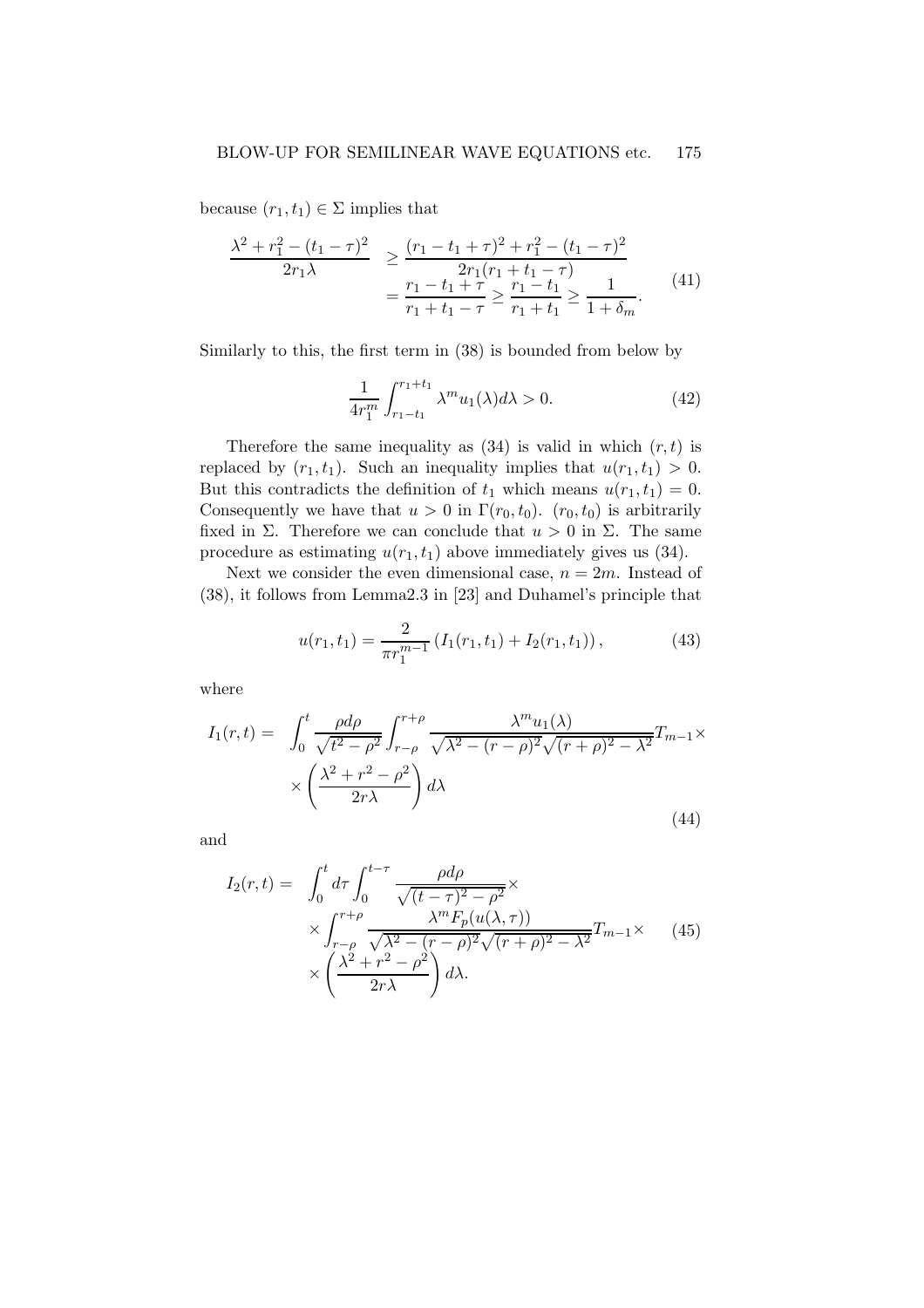In  $I_2(r_1,t_1)$  we find that

$$
\frac{\lambda^2 + r_1^2 - \rho^2}{2r_1\lambda} \ge \frac{(r_1 - \rho)^2 + r_1^2 - \rho^2}{2r_1(r_1 + \rho)} = \frac{r_1 - \rho}{r_1 + \rho} \ge \frac{r_1 - t_1 + \tau}{r_1 + t_1 - \tau} \ge \frac{r_1 - t_1}{r_1 + t_1} \ge \frac{1}{1 + \delta_m}.
$$
\n(46)

Then the positivity of u for  $0 < t < t_1$  again yields that

$$
I_2(r_1, t_1) \geq \frac{A}{2} \int_0^{t_1} d\tau \int_0^{t_1 - \tau} \frac{\rho d\rho}{\sqrt{(t_1 - \tau)^2 - \rho^2}} \times \\ \times \int_{r_1 - \rho}^{r_1 + \rho} \frac{\lambda^m u^p(\lambda, \tau) d\lambda}{\sqrt{\lambda^2 - (r_1 - \rho)^2} \sqrt{(r_1 + \rho)^2 - \lambda^2}} > 0. \tag{47}
$$

Similarly to this, we also have that

$$
I_1(r_1, t_1)
$$
  
\n
$$
\geq \frac{1}{2} \int_0^{t_1} \frac{\rho d\rho}{\sqrt{t_1^2 - \rho^2}} \int_{r_1 - \rho}^{r_1 + \rho} \frac{\lambda^m u_1(\lambda) d\lambda}{\sqrt{\lambda^2 - (r_1 - \rho)^2} \sqrt{(r_1 + \rho)^2 - \lambda^2}} > 0.
$$
\n(48)

Therefore the desired contradiction  $u(r_1,t_1) > 0$  is established also in the even dimensional case. (34) now follows from the completely same proof as Lemma2.6 in [23]. The proof is ended.  $\Box$ 

# 3. Proof of Theorem1

By virtue of Lemma2.1, one can prove the theorem by iteration argument which was originally introduced in [11]. The proof is almost the same to the one of Theorem1.1 in [23] in which the blow-up result for sub-critical decay was proved.

Let  $u(r, t)$  be a global solution of the problem, (8), and  $\Sigma$  be the one in Lemma2.1. We note that

$$
\Gamma(r,t) \subset \Sigma \quad \text{if } (r,t) \in \Sigma. \tag{49}
$$

Taking the second term away from  $(34)$  and substituting  $u_1$  by lower bound in the assumption on  $u_1$ , we have that

$$
u(r,t) \ge \frac{1}{8r^m} \int_r^{r+t} \frac{\lambda^m \phi(\lambda) d\lambda}{(1+\lambda)^{\kappa_0+1}} \quad \text{in } \Sigma.
$$
 (50)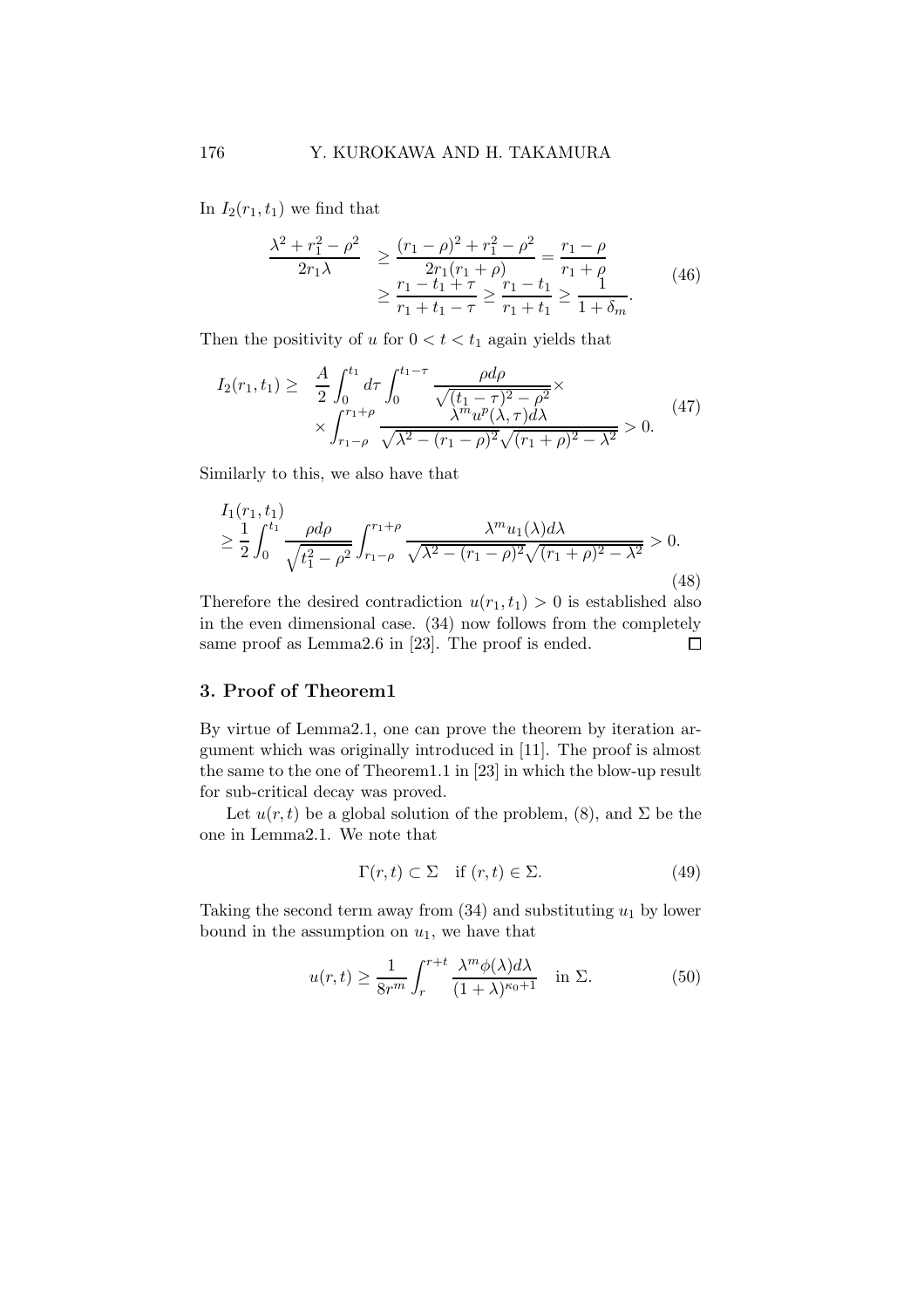Here we cut the domain of the integration by positivity of  $\phi$ . Hence the monotonicity of  $\phi$  yields the first step of the iteration of the estimate for  $u$  in  $\Sigma$ , namely,

$$
u(r,t) \ge \frac{\phi(r)t}{8(1+r+t)^{\kappa_0+1}} \quad \text{in } \Sigma.
$$
 (51)

Now we assume the j-th step  $(j \in \mathbb{N})$  of the form

$$
u(r,t) \ge \frac{c_j \phi(r)^{p^{j-1}} t^{a_j}}{(1+r+t)^{b_j}} \quad \text{in } \Sigma,
$$
 (52)

where  $a_j, b_j, c_j$  are positive constants. Then taking the first term away from  $(34)$  and substituting u by quantity of the right-hand side of the j-step, we have that

$$
u(r,t) \ge \frac{A}{8r^m} \int_0^t d\tau \int_r^{r+t-\tau} \lambda^m \left(\frac{c_j \phi(\lambda)^{p^{j-1}} \tau^{a_j}}{(1+\lambda+\tau)^{b_j}}\right)^p d\lambda \quad \text{in } \Sigma. \tag{53}
$$

Here we cut the domain of  $\lambda$ -integration by replacing  $r - t + \tau$  by r. Hence the monotonicity of  $\phi$  again yields that

$$
u(r,t) \ge \frac{Ac_j^p \phi(r)^{p^j}}{8(1+r+t)^{p b_j}} \int_0^t (t-\tau)\tau^{p a_j} d\tau \quad \text{in } \Sigma.
$$
 (54)

which shows that the  $(j+1)$ -step should start with

$$
u(r,t) \ge \frac{Ac_j^p \phi(r)^{p^j} t^{pa_j+2}}{8(pa_j+2)^2(1+r+t)^{pb_j}} \quad \text{in } \Sigma
$$
 (55)

by making use of the integration by parts in  $\tau$ -integration.

In order to investigate infinitely many times of this procedure, we define  $\{a_i\}$ ,  $\{b_i\}$  by

$$
a_{j+1} = pa_j + 2, \quad a_1 = 1,b_{j+1} = pb_j, \qquad b_1 = \kappa_0 + 1.
$$
 (56)

One can readily solve them and reach to expressions

$$
a_j = (\kappa_0 + 1)p^{j-1} - \kappa_0, \quad b_j = (\kappa_0 + 1)p^{j-1}
$$
 (57)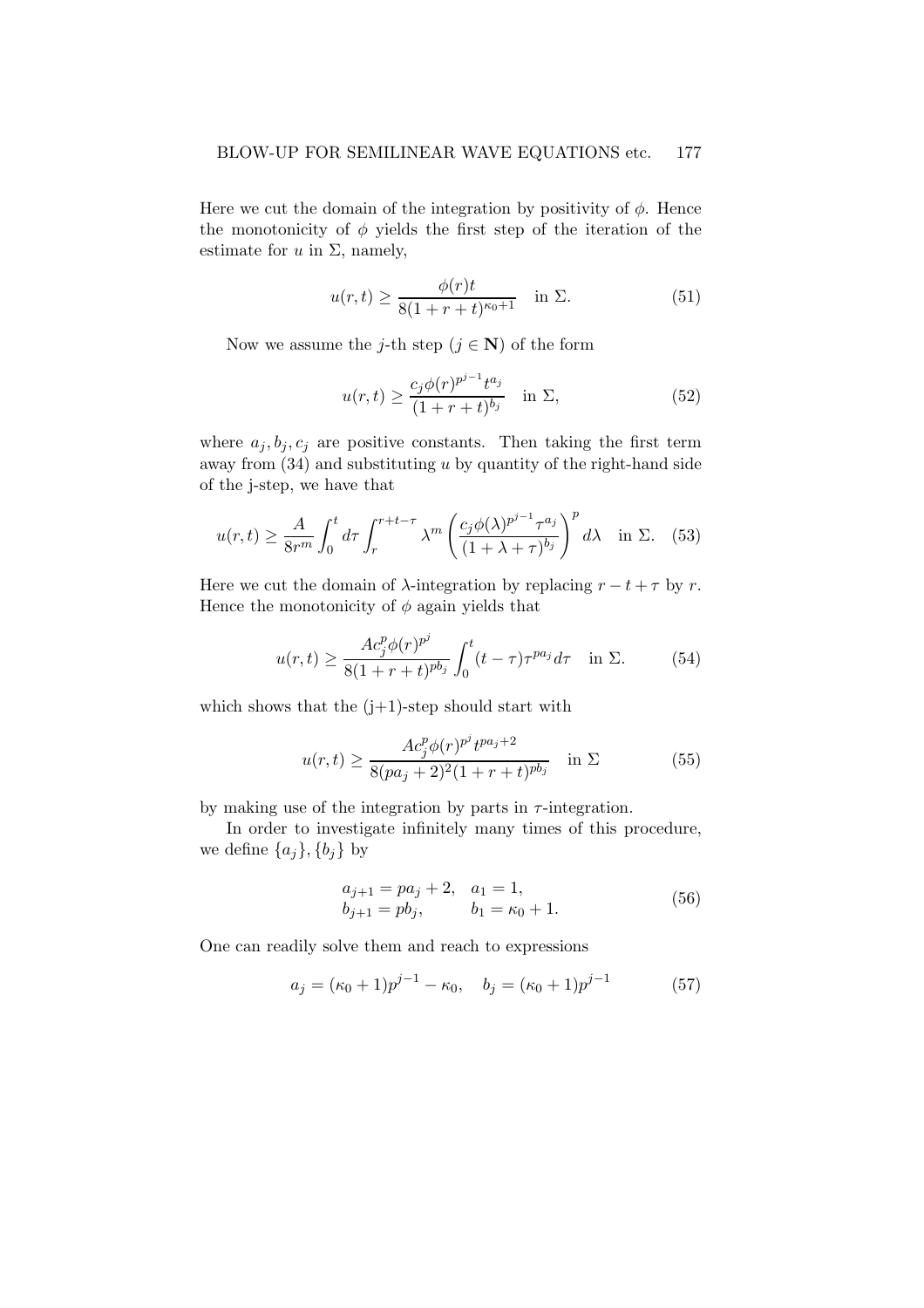because  $\kappa_0 = 2/(p-1)$ . Noticing that  $p\kappa_0 - 2 = \kappa_0$ , we know that  $c_{j+1}$  should be defined as follows to keep the iteration.

$$
c_{j+1} \ge \frac{Ac_j^p}{8(\kappa_0 + 1)^2 p^{2j}}\tag{58}
$$

which inductively implies that

$$
\log c_{j+1} \n\geq p \log c_j - j \log p^2 + \log \frac{A}{8(\kappa_0 + 1)^2} \n\geq p^j \log c_1 - \sum_{k=1}^j k p^{j-k} \log p^2 + \sum_{k=1}^j p^{k-1} \log \frac{A}{8(\kappa_0 + 1)^2} \n\geq p^j \left( -\log 8 - \sum_{k=1}^j k p^{-k} \log p^2 + \frac{1 - 1/p^j}{p - 1} \log \frac{A}{8(\kappa_0 + 1)^2} \right).
$$
\n(59)

The sum in the last line converges as  $j$  tends to infinity. Hence there exists a positive constant  $c_{p,A}$  depending only on  $p,A$  such that

$$
c_j \ge \exp(-c_{p,A}p^{j-1}) \quad \text{for all } j \in \mathbf{N}.\tag{60}
$$

Therefore we obtain for all  $j \in \mathbb{N}$  that

$$
u(r,t) \ge \frac{1}{t^{\kappa_0}} \exp\left(U(r,t)p^{j-1}\right) \quad \text{in } \Sigma,
$$
\n(61)

where we set

$$
U(r,t) = \log \phi(r) + (\kappa_0 + 1) \log \frac{t}{1 + r + t} - c_{p,A}.
$$
 (62)

Now we restrict ourselves on the half line;

$$
\{r = d_m^{-1}t \mid t \ge 1\} \subset \Sigma, \text{ where } d_m = \frac{\delta_m}{2 + \delta_m} > 0. \tag{63}
$$

On this line we have that

$$
U(r, d_m r) \ge \log \phi(r) + (\kappa_0 + 1) \log \frac{d_m}{3} - c_{p,A}
$$
 (64)

because of  $d_m < 1$ . Letting r be large, we can find a point  $(r_0, t_0) \in \Sigma$ such that

$$
U(r_0, t_0) > 0, \quad \text{where } t_0 = d_m r_0 \tag{65}
$$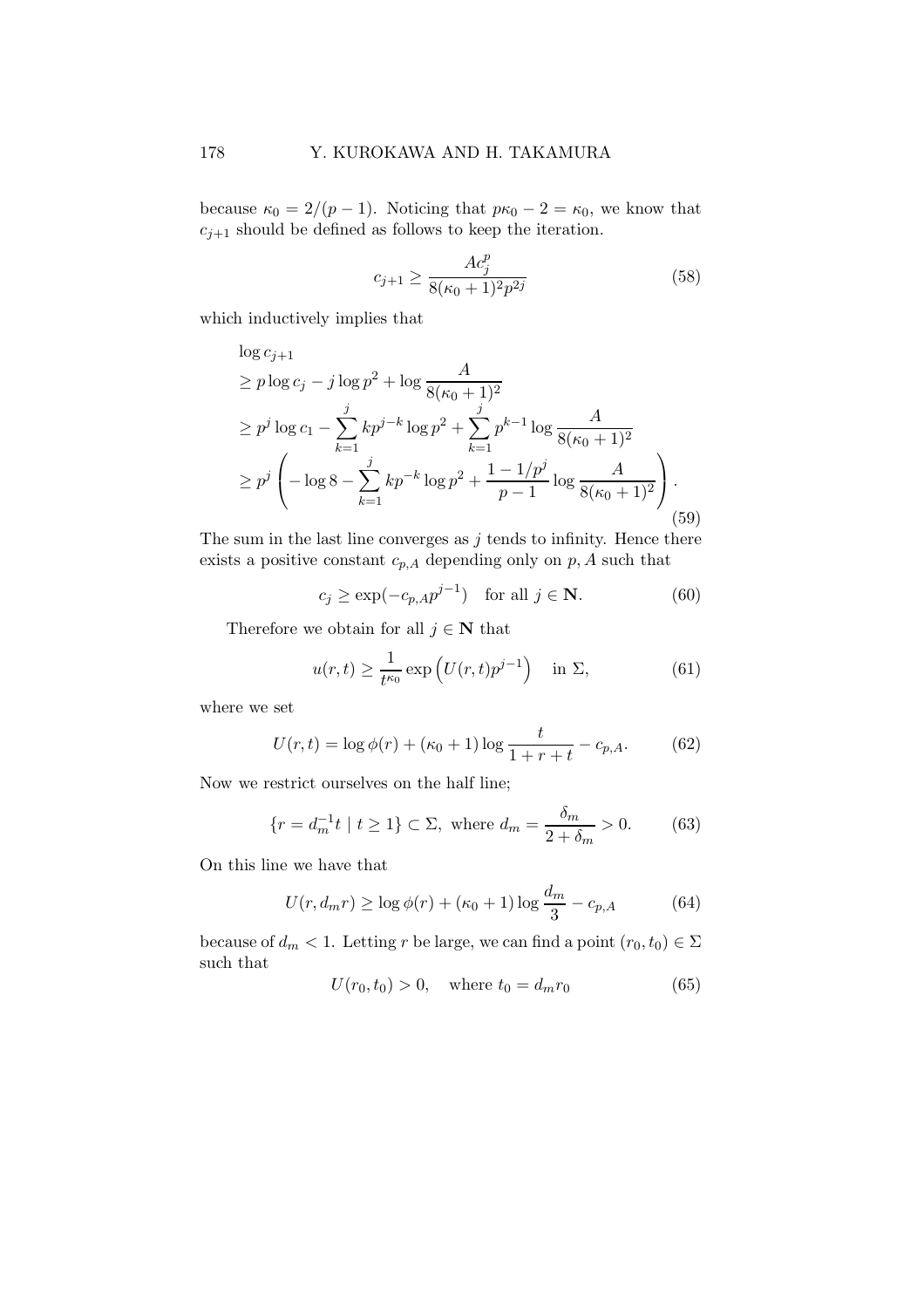by asspumption of  $\lim_{r \to \infty} \phi(r) = \infty$ . Therefore it follows from (61) with  $j \to \infty$  that  $u(r_0, t_0) = \infty$  which contradicts the assumption that  $u$  is a global solution. The proof is now completed.

#### Proof of Corollary1.3.

First we fix a time as  $t = t_1$ . Suppose that (8) with (9) admits a local  $C^2$ -solution  $u(r,t)$  for  $0 \le t \le t_1$ . Then we have the same inequality (61). In this case the assumption on  $\phi$  and (62) yield that

$$
U(r, t_1) = \log \phi_0(r) + (\kappa_0 + 1) \log \frac{(1+r)t_1}{1+r+t_1} - c_{p,A} \quad \text{for } (r, t_1) \in \Sigma.
$$
\n(66)

Hence we can find a  $r_1$  such that  $U(r_1,t_1) > 0$  which implies again the desired contradiction  $u(r_1,t_1) = \infty$ .

## 4. Proof of Theorem3

Before giving a proof of Theorem2, we shall prove Theorem3 because its proof is very similar to the one of Teorem1.

LEMMA 4.1. Let  $n = 2m + 1$  or  $n = 2m$ ,  $m \in \mathbb{N}$  and u be a classical solution to (27) with  $u_0(r) \equiv 0$ ,  $u_1(r) > 0$ . Assume that (28). Then u satisfies the following inequality in  $\Gamma_0$ , where  $\Gamma_0$  is the one in Lemma2.1.

$$
u(r,t) \geq \frac{1}{8} \int_{r}^{r+t} u_1(\lambda) d\lambda + \frac{B}{8} \left(1 + \frac{p}{q}\right)^{-q} \int_{r}^{r+t} (r+t-\lambda)^{1-q} |u(\lambda, r+t-\lambda)|^{p+q} d\lambda.
$$
\n(67)

Proof. It follows from Lemma2.6 in [23] and the positivity on the nonlinear term that

$$
u(r,t) \geq \frac{1}{8r^m} \int_{r-t}^{r+t} \lambda^m u_1(\lambda) d\lambda + \frac{B}{8r^m} \int \int_{\Gamma(r,t)} \lambda^m |u(\lambda,\tau)|^p |u_t(\lambda,\tau)|^q d\lambda d\tau
$$
 (68)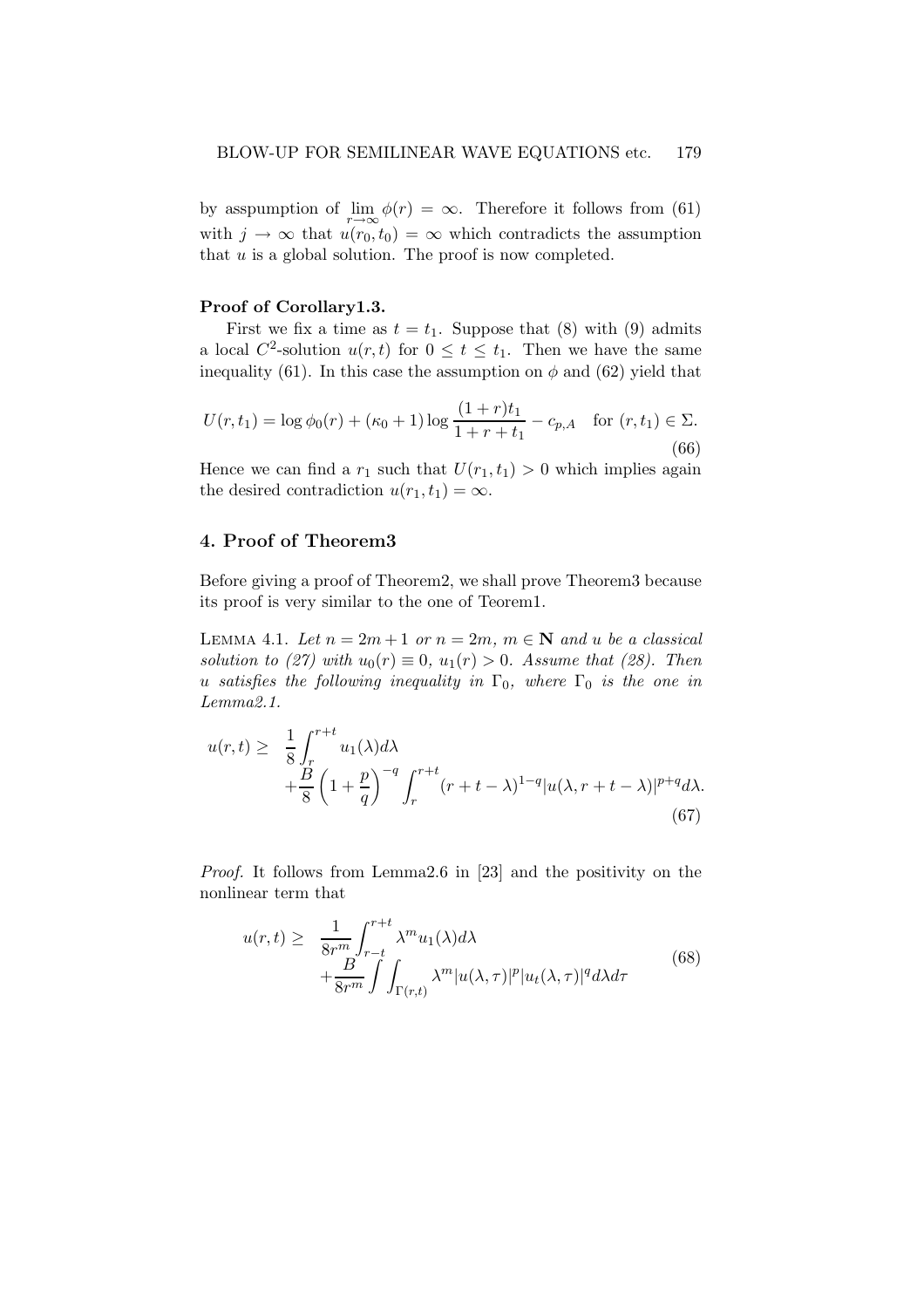in  $\Gamma_0$ . Then the second term of this inequality is estimated from below by

$$
\frac{B}{8r^m} \left( \int_{r-t}^r d\lambda \int_0^{\lambda - (r-t)} d\tau + \int_r^{r+t} d\lambda \int_0^{r+t-\lambda} d\tau \right) \times
$$
  
\n
$$
\times \lambda^m |u(\lambda, \tau)|^p |u_t(\lambda, \tau)|^q
$$
  
\n
$$
\geq \frac{B}{8r^m} \int_r^{r+t} \lambda^m d\lambda \int_0^{r+t-\lambda} |u(\lambda, \tau)|^p |u_t(\lambda, \tau)|^q d\tau.
$$
\n(69)

Hölder's inequality yields that

$$
\left| \int_0^{r+t-\lambda} u^{p/q}(\lambda, \tau) u_t(\lambda, \tau) d\tau \right|^q
$$
  
 
$$
\leq (r+t-\lambda)^{q-1} \int_0^{r+t-\lambda} |u(\lambda, \tau)|^p |u_t(\lambda, \tau)|^q d\tau.
$$
 (70)

Therefore noticing that  $u(r, 0) = u_0(r) \equiv 0$ , we have (67) with a trivial cancellation of  $r^m$  and  $\lambda^m$ . trivial cancellation of  $r^m$  and  $\lambda^m$ .

**Proof of Theorem3.** Similarly to the proof of Theorem1, let  $u(r, t)$ be a global solution of the preoblem (27). Introducing the same domain  $\Sigma$ , we have the first step of the iteration

$$
u(r,t) \ge \frac{\phi(r)t}{8(1+r+t)^{\kappa_2+1}} \quad \text{in } \Sigma \tag{71}
$$

by assumption on  $u_1$ . Here we pick up the first term on the righthand side of (67).

Again we assume the j-th step  $(j \in \mathbb{N})$  of the form

$$
u(r,t) \ge \frac{c_j \phi(r)^{(p+q)^{j-1}} t^{a_j}}{(1+r+t)^{b_j}} \quad \text{in } \Sigma,
$$
 (72)

where  $a_j, b_j, c_j$  are constants, especially  $a_j \geq 1$ . Taking the first term away from  $(67)$  and substituting u by quantity of the right-hand side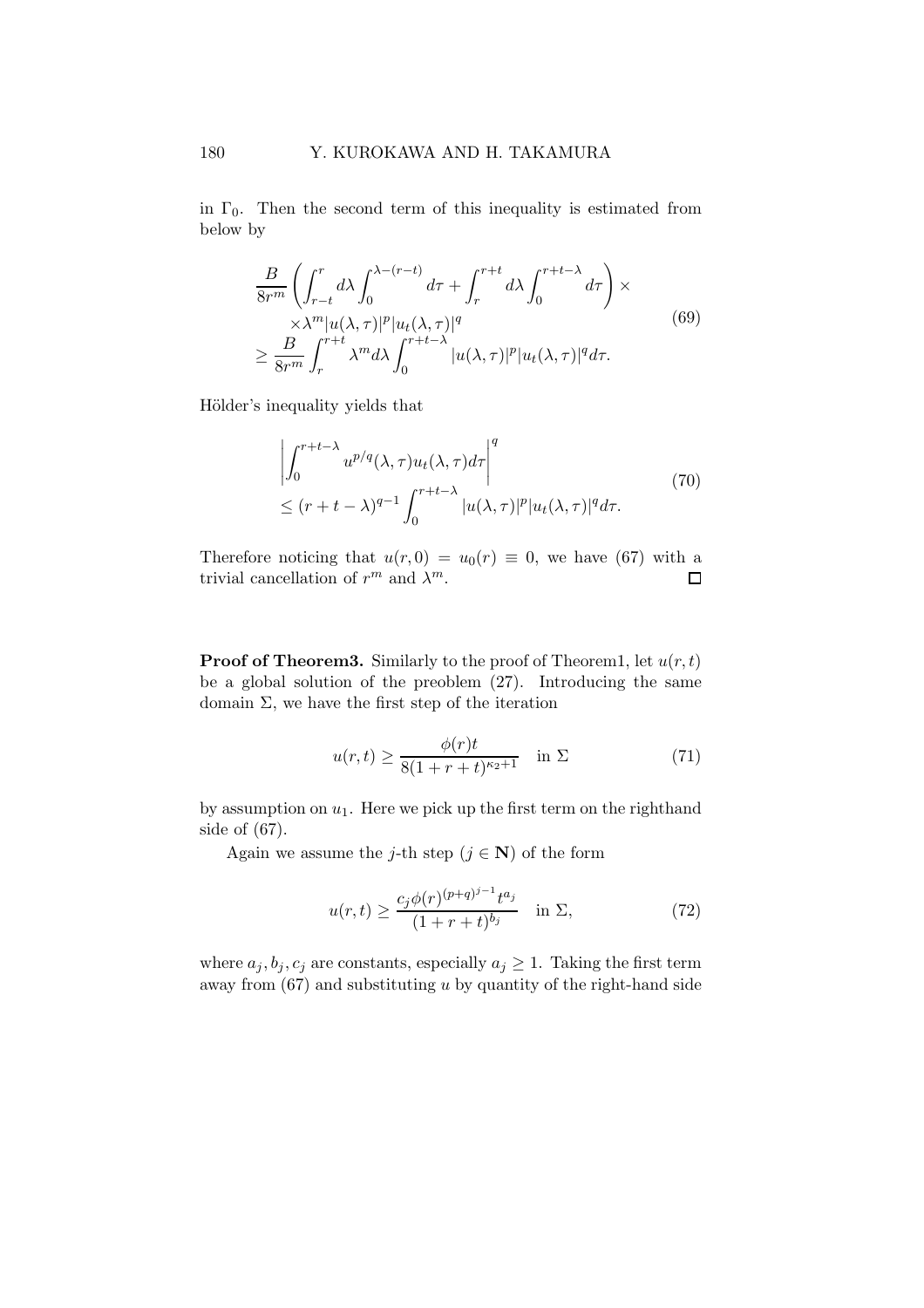of the j-step, we have that

$$
u(r,t) \geq \frac{B}{8} \left( 1 + \frac{p}{q} \right)^{-q} \times \frac{\left( 1 + \frac{p}{q} \right)^{-q}}{(r+t-\lambda)^{1-q}} \left( \frac{c_j \phi(\lambda)^{(p+q)^{j-1}} (r+t-\lambda)^{a_j}}{(1+r+t)^{b_j}} \right)^{p+q} d\lambda
$$
  
in  $\Sigma$ . (73)

Here we use the fact that

segment  $\{(\lambda, r + t - \lambda) \mid \lambda \in [r, r + t] \} \subset \Sigma$  if  $(r, t) \in \Sigma$ . (74)

Hence the monotonicity of  $\phi$  yields that

$$
u(r,t) \geq \frac{B}{8} \left( 1 + \frac{p}{q} \right)^{-q} \times \times \frac{c_j^{p+q} \phi(r)^{(p+q)^j}}{(1+r+t)^{(p+q)b_j}} \int_r^{r+t} (r+t-\lambda)^{1-q+(p+q)a_j} d\lambda \quad \text{in } \Sigma. \tag{75}
$$

Therefore we obtain at the  $(j+1)$ -step, that

$$
u(r,t) \ge \frac{B}{8} \left( 1 + \frac{p}{q} \right)^{-q} \frac{c_j^{p+q} \phi(r)^{(p+q)^j} t^{2-q+(p+q)a_j}}{(2-q+(p+q)a_j)(1+r+t)^{(p+q)b_j}} \quad \text{in } \Sigma. \tag{76}
$$

Here we use the fact that  $a_j \geq 1$ .

In order to investigate infinitely many times of this procedure, we define  $\{a_j\}$ ,  $\{b_j\}$  by

$$
a_{j+1} = (p+q)a_j + 2 - q, \quad a_1 = 1,b_{j+1} = (p+q)b_j, \qquad b_1 = \kappa_2 + 1.
$$
 (77)

One can readily solve them and reach to expressions

$$
a_j = (\kappa_2 + 1)(p+q)^{j-1} - \kappa_2 \ge 1, \quad b_j = (\kappa_2 + 1)p^{j-1} \tag{78}
$$

because  $\kappa_2 = (2 - q)/(p + q - 1)$ . When  $q \ge 2$  i.e.  $\kappa_2 \le 0$ , we have

$$
2 - q + (p+q)a_j = 2 - q + (\kappa_2 + 1)(p+q)^j - \kappa_2(p+q) \le (p+q)^j. \tag{79}
$$

When  $1 < q < 2$  i.e.  $0 < \kappa_2 < 1$ , we have

$$
2 - q + (p + q)a_j \le 1 + 2(p + q)^j. \tag{80}
$$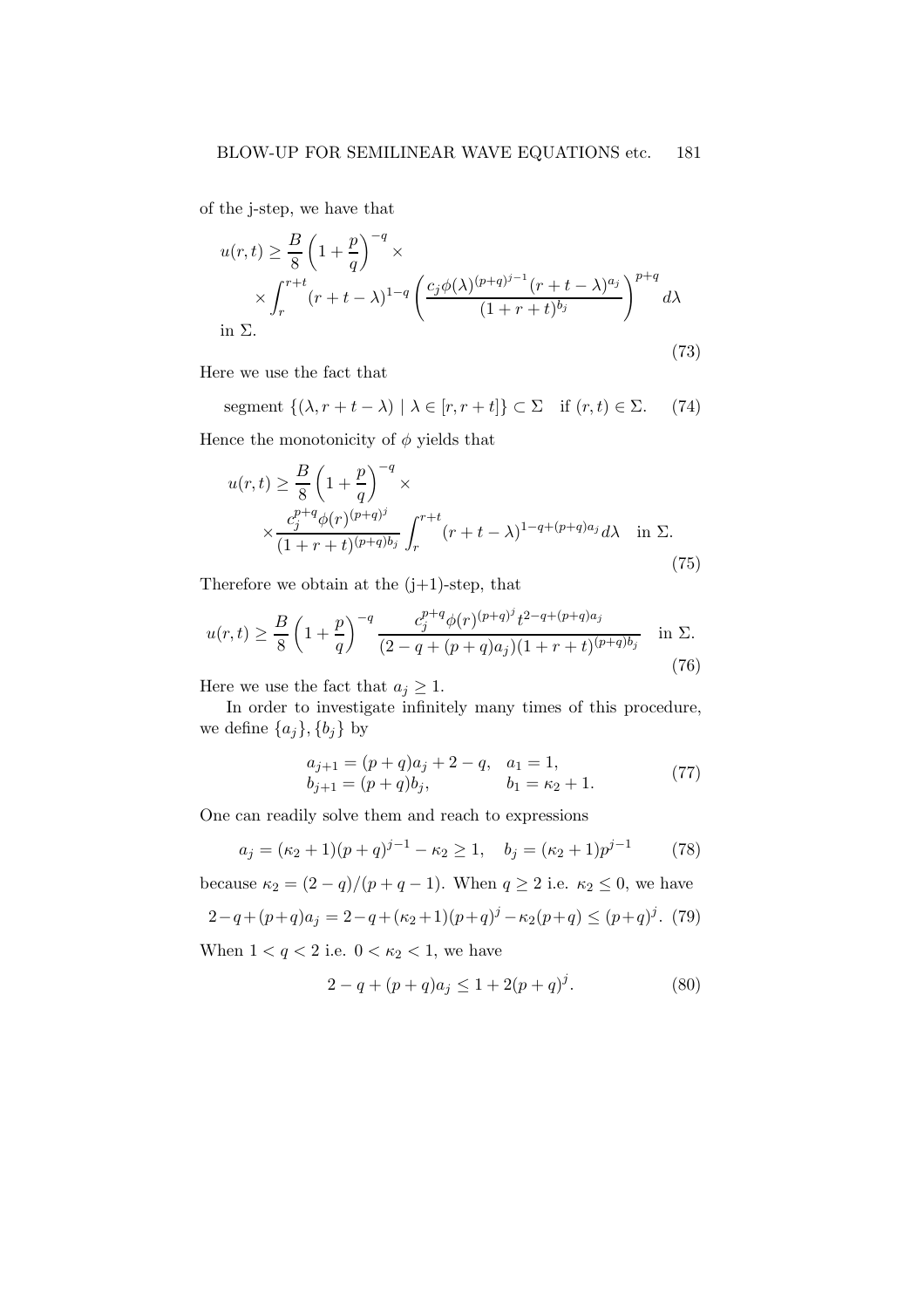So  $c_{j+1}$  should be defined as follows to keep the iteration.

$$
c_{j+1} \ge \frac{B}{8} \left( 1 + \frac{p}{q} \right)^{-q} \frac{c_j^{p+q}}{3(p+q)^j}.
$$
 (81)

In the same manner as in the proof of Theorem1, there exists a positive constant  $c_{p,q,B}$  depending only on  $p,q,B$  such that

$$
c_j \ge \exp(-c_{p,q,B}(p+q)^{j-1}) \quad \text{for all } j \in \mathbf{N}.\tag{82}
$$

Hence we obtain for all  $j \in \mathbb{N}$  that

$$
u(r,t) \ge \frac{1}{t^{\kappa_2}} \exp\left(V(r,t)(p+q)^{j-1}\right) \quad \text{in } \Sigma,
$$
 (83)

where we set

$$
V(r,t) = \log \phi(r) + (\kappa_2 + 1) \log \frac{t}{1 + r + t} - c_{p,q,B}.
$$
 (84)

Therefore the proof follows from the same argument as the related part of Theorem1, in which  $U, \kappa_0, c_{p,A}$  should be replaced by  $V, \kappa_2, c_{p,q,B}$ respectively.

Proof of Corollary1.10. The proof immediately follows from the one of Corollary1.3 with replaced  $U$  by  $V$ .

#### 5. Lifespan in three space dimensions

Following [11] and [2], we shall prove Theorem2 in this section. First we note that the solution  $u$  of  $(14)$  has to satisfy

$$
u(x,t) = u^{0}(x,t) + L(G_p(u))(x,t),
$$
\n(85)

where  $u^0$  is the solution of  $\Box u^0 = 0$  with the initial data  $u^0(x,0) =$  $\varepsilon f(x), u_t^0 = \varepsilon g(x)$  and

$$
L(G_p(u))(x,t) = \frac{1}{4\pi} \int_0^t (t-\tau)d\tau \int_{|\omega|=1} G_p(u(x+(t-\tau)\omega,\tau))d\omega \tag{86}
$$

is the solution of  $\Box u = G_p(u)$  with zero data.

Now we start with a pointwise estimate of  $u^0$ .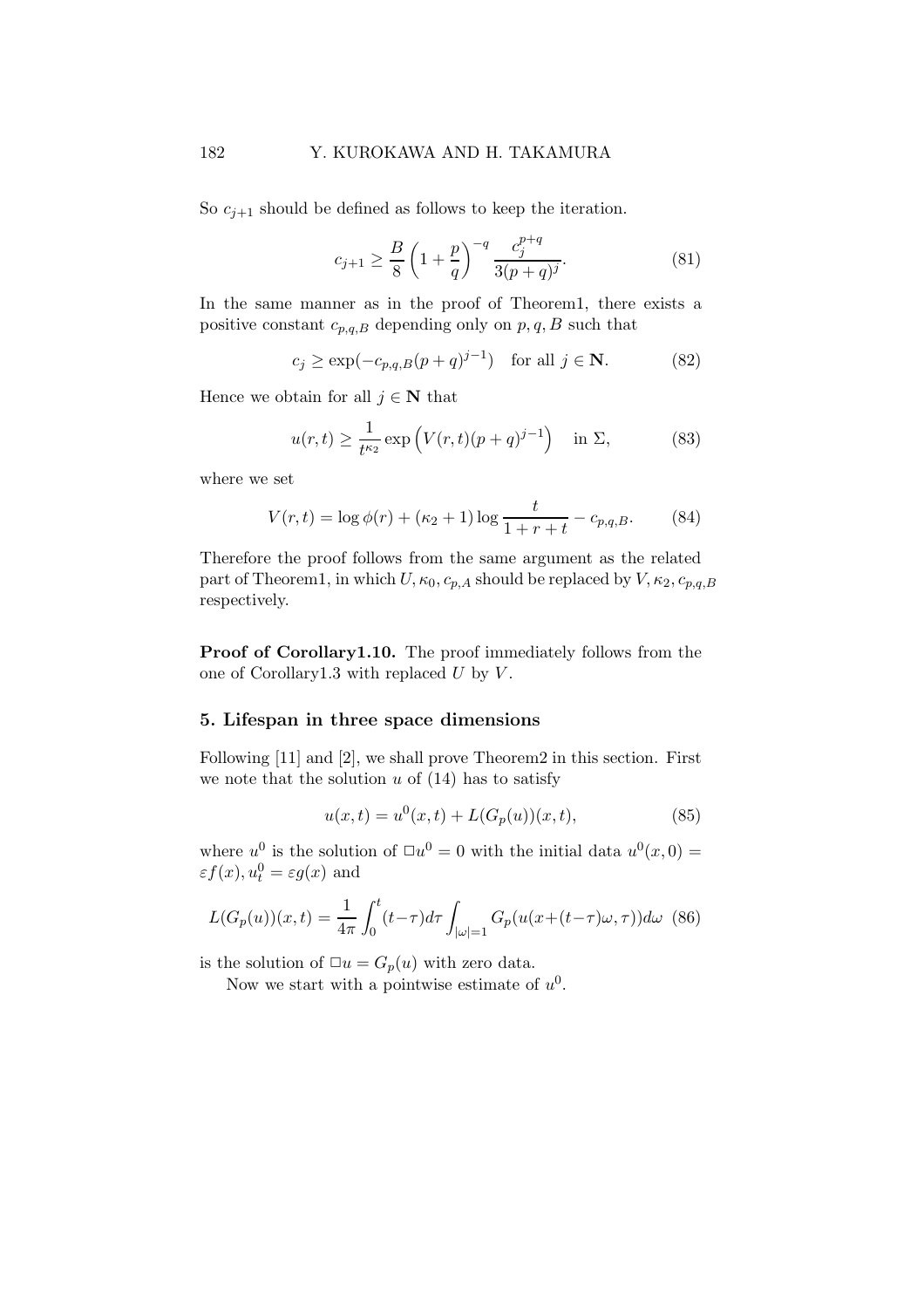PROPOSITION 5.1. Assume  $(15)$ . Then there exists a positive constant  $C_p$  depending only on p such that

$$
\sum_{|\alpha| \le 2} |\nabla_x^{\alpha} u^0(x, t)|
$$
\n
$$
\le \frac{C_p \varepsilon \psi(t+r)}{1+t+r} \times \begin{cases} \frac{1}{(1+|t-r|)^{\kappa_0-1}} & \text{if } \kappa_0 > 1, \\ 1+\log\frac{1+t+r}{1+|t-r|} & \text{if } \kappa_0 = 1, \\ \frac{1}{(1+t+r)^{\kappa_0-1}} & \text{if } 0 < \kappa_0 < 1, \end{cases}
$$
\n
$$
(87)
$$

where  $r = |x|$ .

*Proof.* This is a direct consequence of the monotonicity of  $\psi$  and the proof of almost the same estimate in [2] and [26]. Actually, according to [11] and [2], the radial symmetricity of  $\psi$  yields that

$$
\sum_{|\alpha| \le 2} |\nabla_x^{\alpha} u^0(x, t)| \le \frac{C\varepsilon}{r} \int_{|t-r|}^{t+r} \frac{\lambda \psi(\lambda) d\lambda}{(1+\lambda)^{1+\kappa_0}}.
$$
 (88)

Therefore the proposition is now established by the following lemma, which was proved in [2] and [26].

LEMMA 5.2. Let  $\kappa > 0$ . Then there exists a positive constant  $C_{\kappa}$ depending only on  $\kappa$  such that

$$
\frac{1}{r} \int_{|t-r|}^{t+r} (1+\alpha)^{-\kappa} d\alpha \le \frac{C_{\kappa}}{1+t+r} \times \begin{cases} \frac{1}{(1+|t-r|)^{\kappa-1}} & \text{if } \kappa > 1, \\ 1+\log\frac{1+t+r}{1+|t-r|} & \text{if } \kappa = 1, \\ \frac{1}{(1+t+r)^{\kappa-1}} & \text{if } 0 < \kappa < 1 \end{cases} \tag{89}
$$

for all  $t, r \geq 0$ .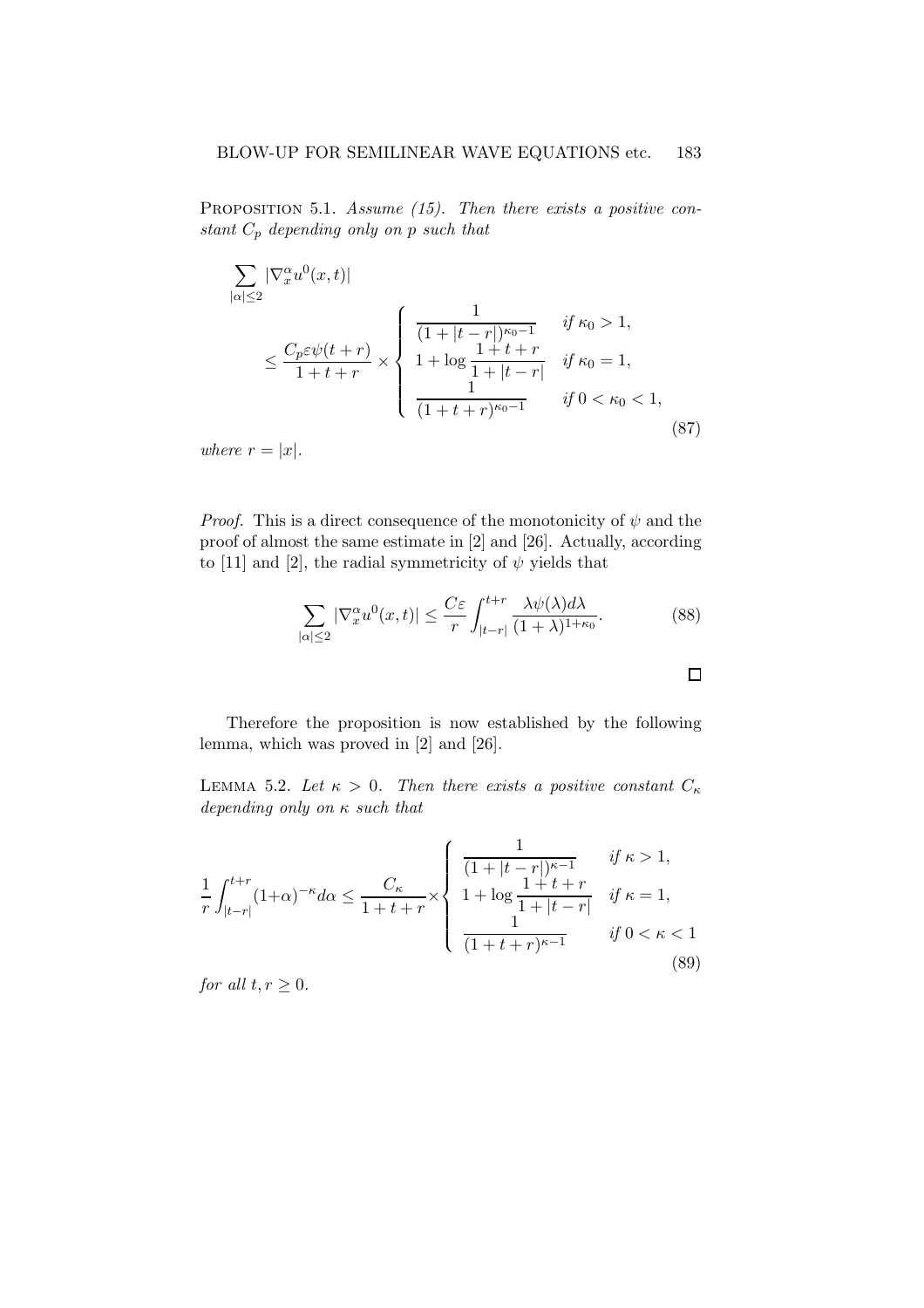Next we introduce a weight function

$$
w(r,t) = \frac{1+t+r}{\psi(t+r)} \times \begin{cases} (1+|t-r|)^{\kappa_0-1} & \text{if } \kappa_0 > 1, \\ \left(1 + \log \frac{1+t+r}{1+|t-r|}\right)^{-1} & \text{if } \kappa_0 = 1, \\ (1+t+r)^{\kappa_0-1} & \text{if } 0 < \kappa_0 < 1. \end{cases}
$$
(90)

Define a norm for functions  $u(x,t)$  which are continuous in  $\mathbb{R}^3 \times [0, T]$ by

$$
||u|| = \sup_{(x,t)\in\mathbf{R}^3\times[0,T]} w(|x|,t)|u(x,t)|.
$$
 (91)

The following estimate guarantees the existence of local in time solution.

PROPOSITION 5.3. Assume that  $p > 1 + \sqrt{2}$ . Then there exists a positive constant  $C_{p,\psi}$  depending on p,  $\psi$  such that the following inequality holds for  $T > 0$ .

$$
||L|u|^{p}|| \leq C_{p,\psi}\psi(T)^{p-1}||u||^{p}.
$$
\n(92)

We shall prove this in the next section. Here we give a remark on the relation between this proposition and the result of [26].

REMARK 5.4.  $\psi \equiv const. > 0$  is admissible in the proof of Proposition 5.3. See the assumption on  $\psi$  in the key tool, Lemma6.1 below. This means that our proof also shows the global existence for the critical decay in [26]. The key estimate in [26] for  $\kappa_0 = 1$  is Proposition4.3 in  $[26]$ . It can be replaced by more simple estimate, Lemma6.2 in the next section.

**Proof of Theorem3.** Let  $X$  be a linear space defined by

$$
X = \{u \mid \nabla_x^{\alpha} u(x, t) \in C(\mathbf{R}^3 \times [0, T]), \ \|\nabla_x^{\alpha} u\| < \infty \text{ for } |\alpha| \le 2\}. \tag{93}
$$

One can readily check that  $X$  is complete with respect to the norm

$$
||u||_X = \sum_{|\alpha| \le 2} ||\nabla_x^{\alpha} u||. \tag{94}
$$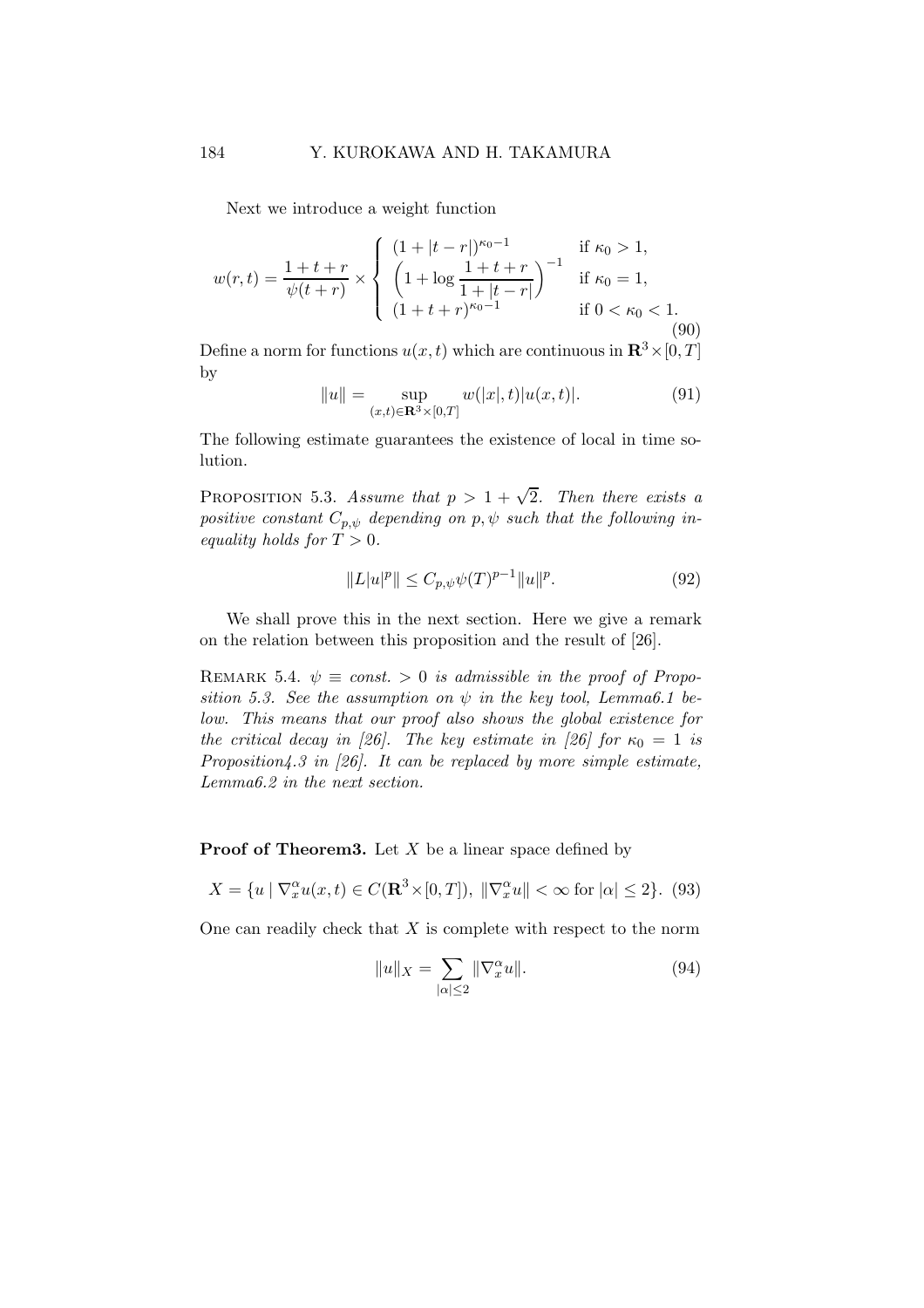Define a sequence of functions  $\{u_n\}_{n\in\mathbb{N}}$  by

$$
u_{n+1} = u^0 + L(G_p(u_n)), \quad u_1 = u^0. \tag{95}
$$

Then Proposition5.1 implies that

$$
||u^0||_X \le C_p \varepsilon. \tag{96}
$$

Hence we have  $u^0 \in X$ .

We now take  $\varepsilon > 0$  to satisfy that

$$
2^p p A_1 C_{p,\psi} \psi(T)^{p-1} (C_p \varepsilon)^{p-1} \le 1, \quad C_p \varepsilon \le \frac{1}{2}
$$
 (97)

which yields that

$$
2^{p} p A_{1} C_{p,\psi} \psi(T)^{p-1} \|u^{0}\|^{p-1} \leq 1, \quad \|u^{0}\| \leq \frac{1}{2}.
$$
 (98)

According to [11] or [2], (98) and Proposition5.3 guarantee that there exists a unique solution of  $(14)$  in time interval  $[0, T]$  which is obtained as a limit in X of the sequence  $\{u_n\}$ . The upper bound of T is determined by (97). This completes the proof of Theorem2.

Proof of Corollary1.5. The proof immediately follows from the one of Theorem1. The uniqueness of the solution shows us that it is enough to consider the radially symmetric solution because of the assumption  $g = g(|x|)$ . Let  $u(r, t)$  be a  $C^2$ -solution of (14) in the time interval [0, T], where  $r = |x|$ . Setting  $\phi(r) = \varepsilon g_0 \psi(r)$  in (62) in the proof of Theorem1, we know that the nonexistence of  $u$  follows from the inequality

$$
\log \left[ \varepsilon g_0 \psi(d_1^{-1}t) \right] + (\kappa_0 + 1) \log \frac{d_1}{3} - c_{p,A} > 0 \quad \text{for } t \ge 1. \tag{99}
$$

We note that  $d_1 > 0$  is a numerical constant. This means that u cannot exist as far as  $T$  satisfies

$$
T \ge \max\left\{\psi^{-1}\left[\varepsilon^{-1}\frac{e^{c_{p,A}}}{g_0}\left(\frac{d_1}{3}\right)^{-(\kappa_0+1)}\right], 1\right\}.
$$
 (100)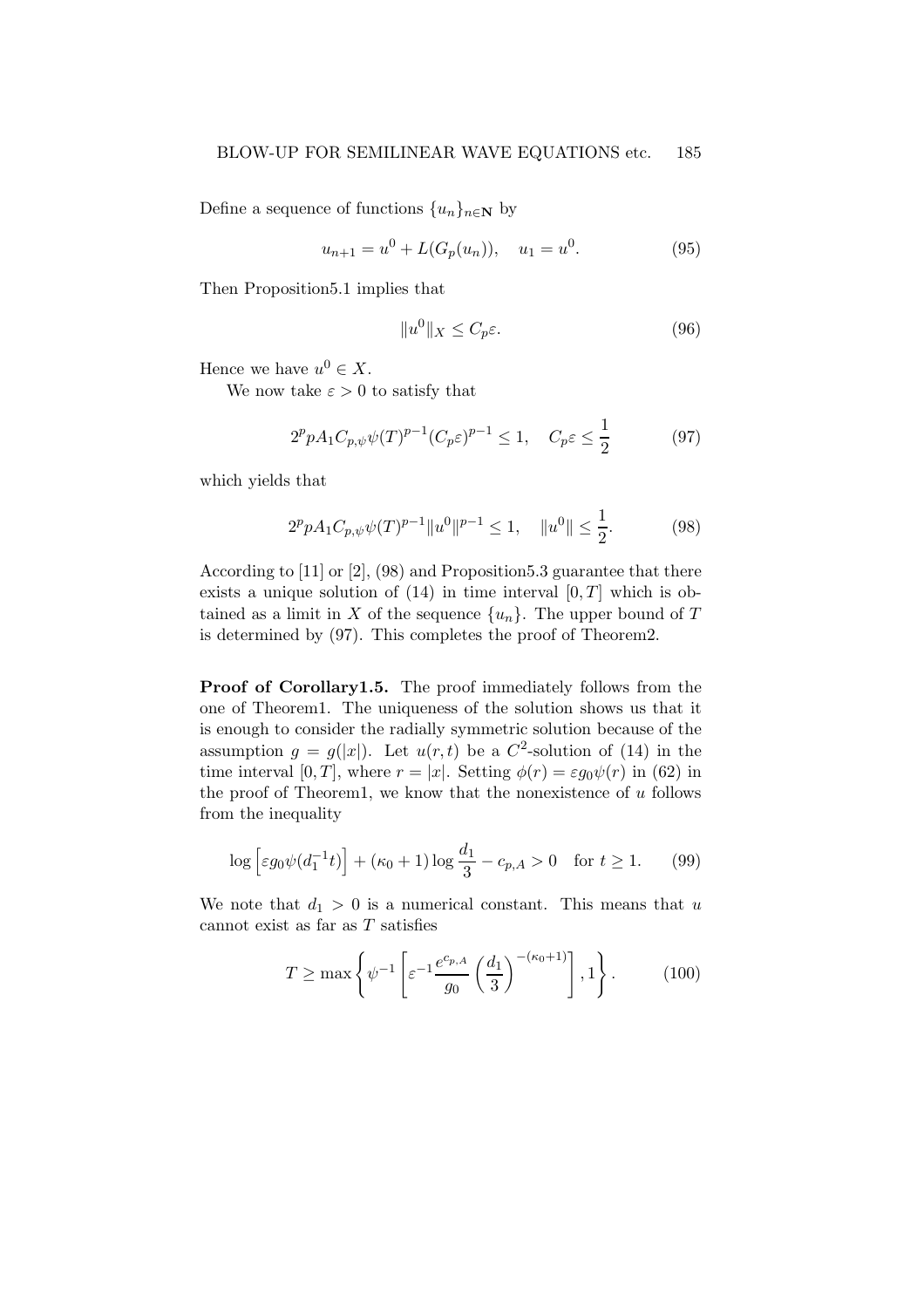Making  $\varepsilon$  to be small, max has to choose the quantity of left-hand side. Therefore there exist  $\varepsilon_0 = \varepsilon_0(p, q_0, A) > 0$  such that the lifespan  $T(\varepsilon)$  of  $C^2$ -solution of (14) satisfies

$$
T(\varepsilon) \le \psi^{-1}(C\varepsilon^{-1}) \quad \text{for all } 0 < \varepsilon \le \varepsilon_0,\tag{101}
$$

where  $C = C(p, g_0, A) > 0$ . The lower bound of  $T(\varepsilon)$  is already obtained in Theorem2 in which  $A_1$  is replaced by  $A$ . Corollary is now established.

# 6. A priori estimate in three space dimensions

In this section we shall prove Proposition5.3 in the previous section. According to [11] or [2] again, it is enough to show that there exists  $C_{p,\psi} > 0$  such that

$$
P_w(r,t) \le C_{p,\psi}\psi(T)^{p-1}w(r,t)^{-1},\tag{102}
$$

where  $r = |x|$  and  $P_w$  is defined by

$$
P_w(r,t) = \frac{1}{2r} \int_0^t d\tau \int_{|r-t+\tau|}^{r+t-\tau} \lambda w(\lambda,\tau)^{-p} d\lambda.
$$
 (103)

Because we have

$$
||L(|u|^p)|| \le ||u||^p ||P_w||. \tag{104}
$$

See LemmaII in [11], or p.1470 in [2].

Now we shall devide the proof into three cases up the value of  $\kappa_0$ . In each case, we shall use the decomposition  $\mathbb{R}^3 \times [0,T] = \cup_{j=1}^3 D_j$ , where

$$
D_1 = \{2t \le r, r \le 1\},
$$
  
\n
$$
D_2 = \{2t \le r, r \ge 1\},
$$
  
\n
$$
D_3 = \{2t \ge r\}.
$$
  
\n(105)

We note that

$$
w(r,t) \le C \quad \text{in } D_1 \tag{106}
$$

and

$$
r \ge \frac{1+r+2t}{3} \ge \frac{1+r+t}{3} \quad \text{in } D_2. \tag{107}
$$

The definition of  $\kappa_0$  yields that

$$
1 - p(\kappa_0 - 1) = -\kappa_0 + p - 1 > 0 \quad \text{when } p > 1 + \sqrt{2}.
$$
 (108)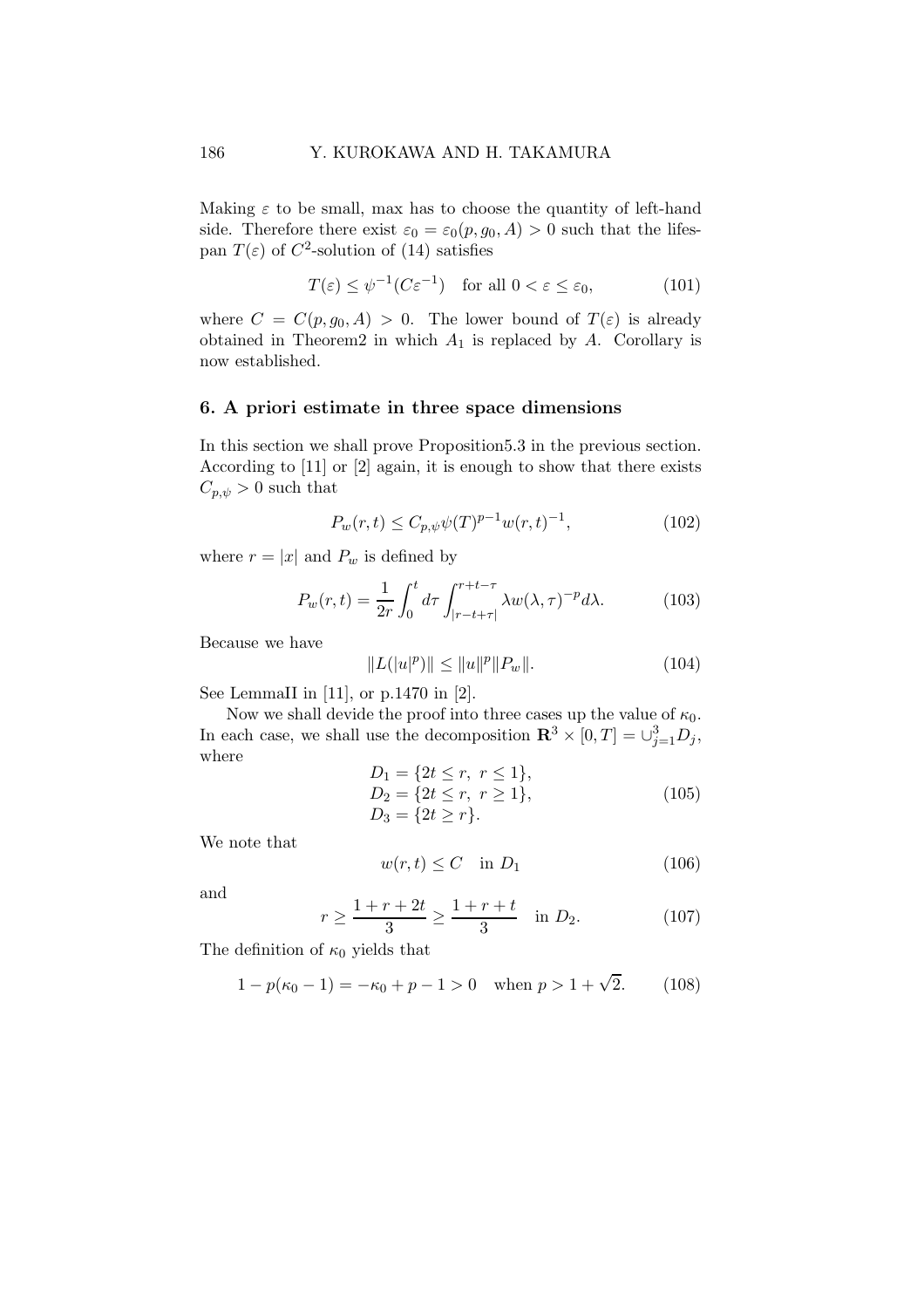Hereafter constant  $C$  may change from line to line, and we shall omit the dependence on  $p, \psi$ .

**Case1**;  $\kappa_0 > 1$ , i.e.  $1 + \sqrt{2} < p < 3$ . It follows (90) that

$$
P_w(r,t)
$$
  
\n
$$
\leq \frac{1}{2r} \int_0^t d\tau \int_{|r-t+\tau|}^{r+t-\tau} (1+|\tau-\lambda|)^{-p(\kappa_0-1)} (1+\lambda+\tau)^{1-p} \psi(\lambda+\tau)^p d\lambda.
$$
\n(109)

In  $D_1$  and  $D_2$ , we have

$$
P_w(r,t) \le \frac{1}{2r} \int_0^t d\tau \int_{r-t+\tau}^{r+t-\tau} (1+\lambda-\tau)^{-p(\kappa_0-1)} (1+\lambda+\tau)^{1-p} \psi(\lambda+\tau)^p d\lambda
$$
\n(110)

since  $\lambda - \tau \ge r - t \ge t \ge 0$ .

First we consider  $P_w$  in  $D_1$ . Then we obtain

$$
P_w(r,t) \le \frac{(1+r-t)^{-p(\kappa_0-1)+1-p}\psi(r+t)^p}{r} \int_0^t (t-\tau)d\tau \le C. \tag{111}
$$

Therefore (102) follows from (106).

Next we consider  $P_w$  in  $D_2$ . It follows that

$$
P_w(r,t) \le \frac{(1+r-t)^{-p(\kappa_0-1)}}{2r} \int_0^t d\tau \int_{t-\tau}^{r+t-\tau} (1+\lambda+\tau)^{1-p} \psi(\lambda+\tau)^p \lambda. \tag{112}
$$

We employ the following lemma in order to avoid to have  $\psi(r+t)^{p-1}$ in this case.

LEMMA 6.1. Let  $a > 1$  and  $b, d, p \ge 0$  with  $b \le d$ . Assume that  $\psi \in C^1([0,\infty))$  satisfies

$$
0 \le (1+r)\psi'(r) \le K\psi(r)^{1-\delta}, \quad \psi(r) > 0,
$$
 (113)

where  $K, \delta > 0$  are constants. Then there exists positive constant C depending on  $a, \psi$  such that

$$
\int_{b}^{d} (1+\alpha)^{-a} \psi(\alpha)^{p} d\alpha \le C(1+b)^{1-a} \psi(b)^{p}.
$$
 (114)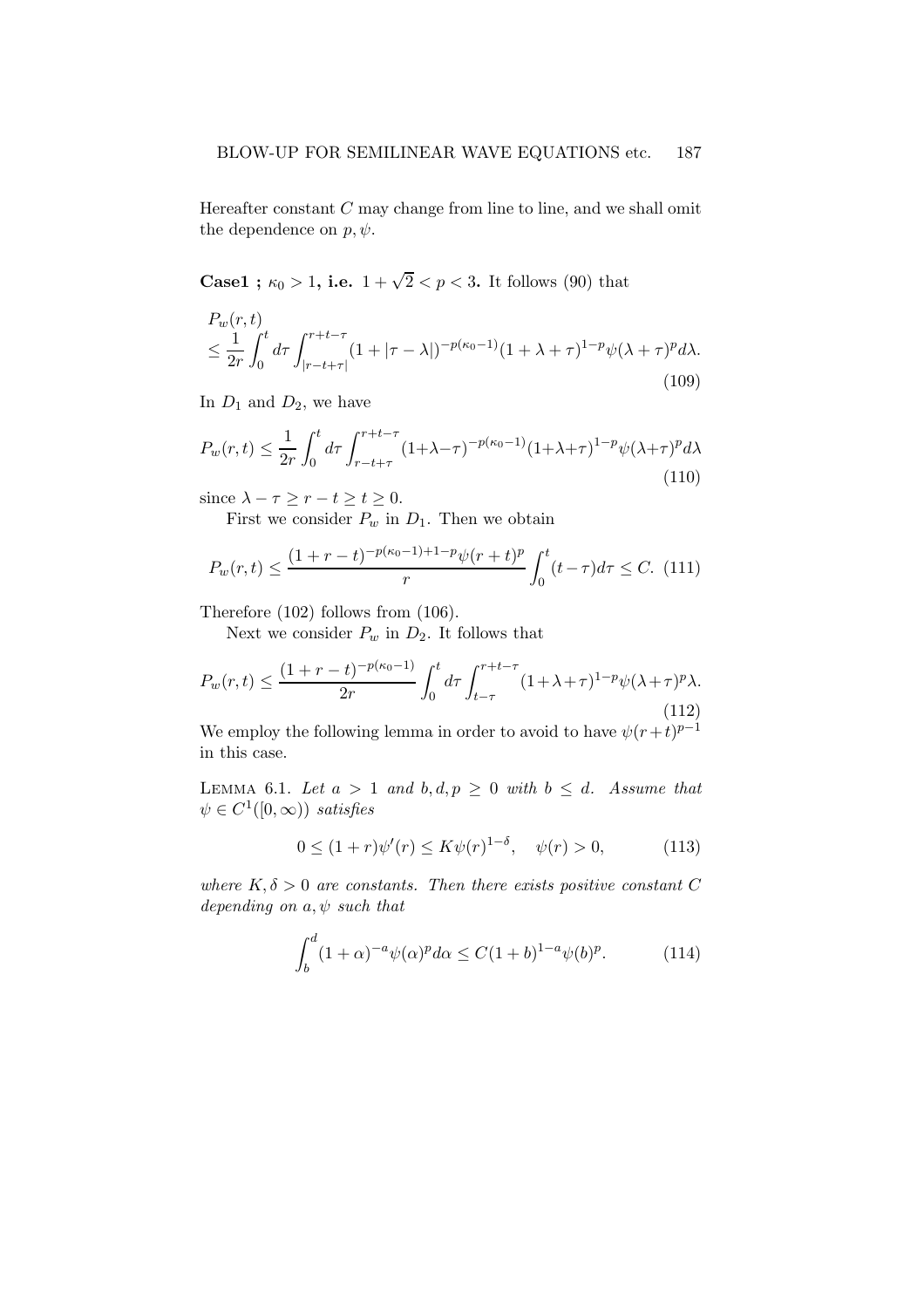*Proof.* The integration by parts and the assumption on  $\psi$  yield that

$$
I_0 \le \frac{(1+b)^{1-a}\psi(b)^p}{a-1} + \frac{pK}{a-1}I_1,\tag{115}
$$

where we set

$$
I_j = \int_b^d (1+\alpha)^{-a} \psi(\alpha)^{p-j\delta} d\alpha \tag{116}
$$

for  $j \in \mathbb{N} \cup \{0\}$ . Again the itegration by parts yields that

$$
I_1 \le \frac{(1+b)^{1-a}\psi(b)^{p-\delta}}{a-1} + \frac{p-\delta}{a-1} \int_b^d (1+\alpha)^{1-a}\psi(\alpha)^{p-\delta-1}\psi'(\alpha)d\alpha.
$$
\n(117)

If  $p - \delta \leq 0$  the proof is ended with  $C = 1/(a-1) + pK\psi(0)^{-\delta}/(a-1)$  $1)^2 > 0$ . If  $p - \delta > 0$ , we continue to estimate the integration with the assumption on  $\psi$  as follows.

$$
\int_{b}^{d} (1+\alpha)^{1-a} \psi(\alpha)^{p-\delta-1} \psi'(\alpha) d\alpha \le K I_2.
$$
 (118)

In this way, we inductively have that

$$
I_0 \leq \frac{(1+b)^{1-a}\psi(b)^p}{a-1} \left(1 + \sum_{j=1}^{J-1} \frac{K^j \Pi_{k=1}^j [p - (k-1)\delta]}{(a-1)^j \psi(0)^{j\delta}} \right) + \frac{K^J \Pi_{k=1}^J [p - (k-1)\delta]}{(a-1)^J} I_J,
$$
\n(119)

where  $J = \min\{j \mid p - j\delta < 0\} \geq 2$ . Therefore the integration by parts completes the proof of this lemma with

$$
C = \frac{1}{a-1} \left( 1 + \sum_{j=1}^{J} \frac{K^j \Pi_{k=1}^j [p - (k-1)\delta]}{(a-1)^j \psi(0)^{j\delta}} \right) > 0.
$$
 (120)

 $\Box$ 

Now we continue to prove (102) in  $D_2$ . Making use of Lemma6.1 with  $a = p - 1 > 1, \alpha = \lambda + \tau, b = t, d = r + t$ , we have

$$
P_w(r,t) \leq Cr^{-1}(1+r-t)^{-p(\kappa_0-1)}t(1+t)^{2-p}\psi(t)^p
$$
  
 
$$
\leq Cr^{-1}(1+r-t)^{-p(\kappa_0-1)+3-p}\psi(r+t)\psi(T)^{p-1}.
$$
 (121)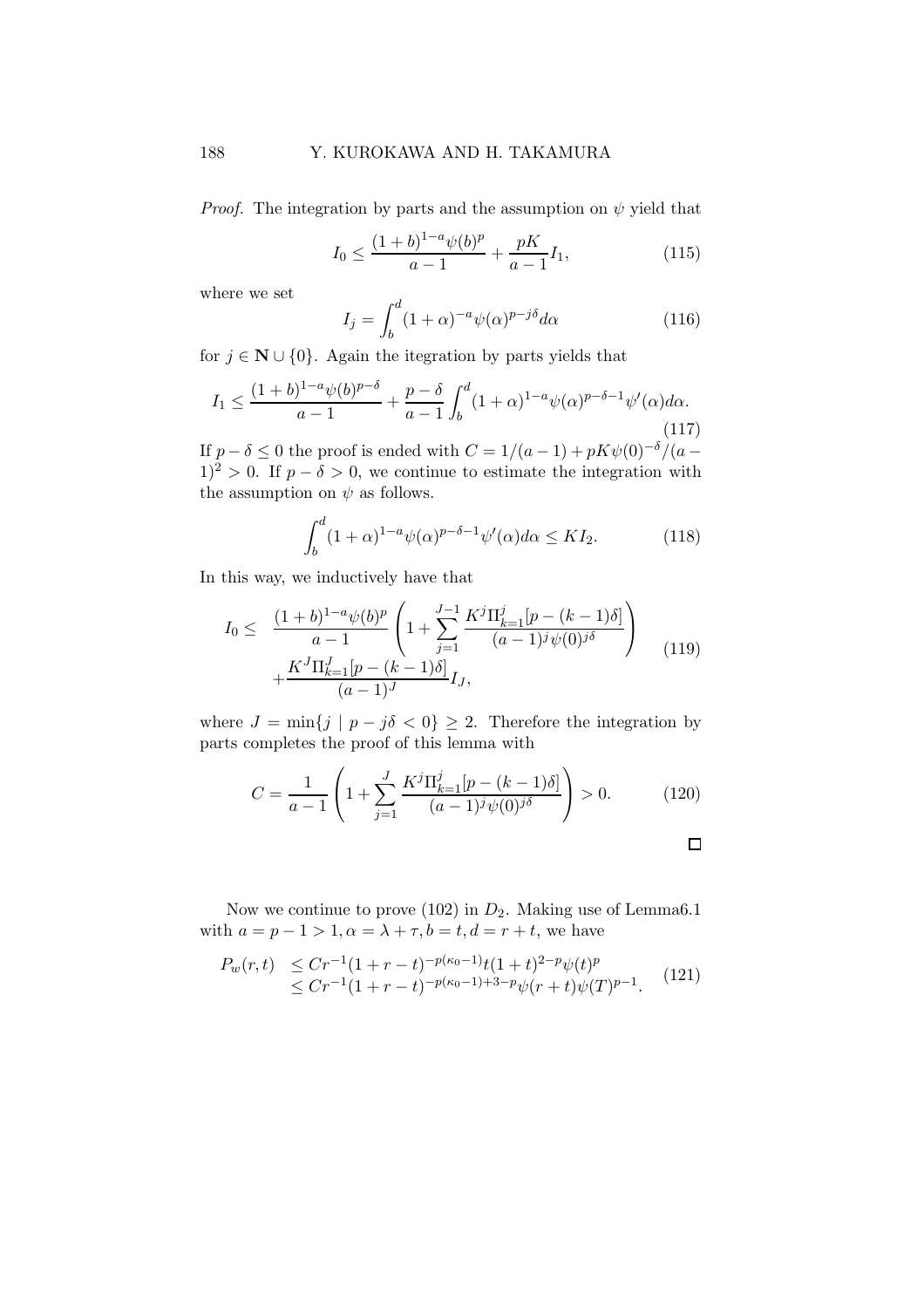Therefore (102) follows from (108) and (107).

Finally we consider  $P_w$  in  $D_3$ . Changing variables by

$$
\alpha = \tau + \lambda, \ \beta = \tau - \lambda,\tag{122}
$$

we have that

$$
P_w(r,t) \le \frac{C\psi(t+r)^p}{r} \int_{|t-r|}^{t+r} (1+\alpha)^{1-p} d\alpha \int_{-\alpha}^{t-r} (1+|\beta|)^{-p(\kappa_0-1)} d\beta.
$$
\n(123)

Since  $\beta$ -integral is dominated by  $C(1+\alpha)^{1-p(\kappa_0-1)}$ , (108) yields that

$$
P_w(r,t) \le \frac{C\psi(t+r)\psi(3T)^{p-1}}{r} \int_{|t-r|}^{t+r} (1+\alpha)^{-\kappa_0} d\alpha.
$$
 (124)

Therefore (102) is now established by Lemma5.2.

**Case2**;  $\kappa_0 = 1$ , i.e.  $p = 3$ . It follows from (90) that

$$
P_w(r,t) \leq \frac{1}{2r} \int_0^t d\tau \times \times \int_{|r-t+\tau|}^{r+t-\tau} (1+\lambda+\tau)^{-2} \psi(\lambda+\tau)^3 \left(1+\log\frac{1+\tau+\lambda}{1+|\tau-\lambda|}\right)^3 d\lambda.
$$
\n(125)

Similary to Case1, (102) in  $D_1$  is trivial by (106). So we consider  $P_w$  in  $D_2$ . Then it follows from (125) that

$$
P_w(r,t)
$$
  
\n
$$
\leq \frac{1}{2r} \int_0^t d\tau \int_{r-t+\tau}^{r+t-\tau} (1+\lambda+\tau)^{-2} \psi(\lambda+\tau)^3 \left(2\log 3 \frac{1+\lambda+\tau}{1+\lambda-\tau}\right)^3 d\lambda
$$
\n(126)

because  $(1+\lambda+\tau)/(1+\lambda-\tau) \geq 1$ . In order to handle the logarithmic term, we shall employ the following lemma which can be verified by simple differentiation.

LEMMA 6.2. For any  $\eta > 0$ ,

$$
\frac{X^{\eta}}{\eta} \ge \log X \quad \text{for } X \ge 1. \tag{127}
$$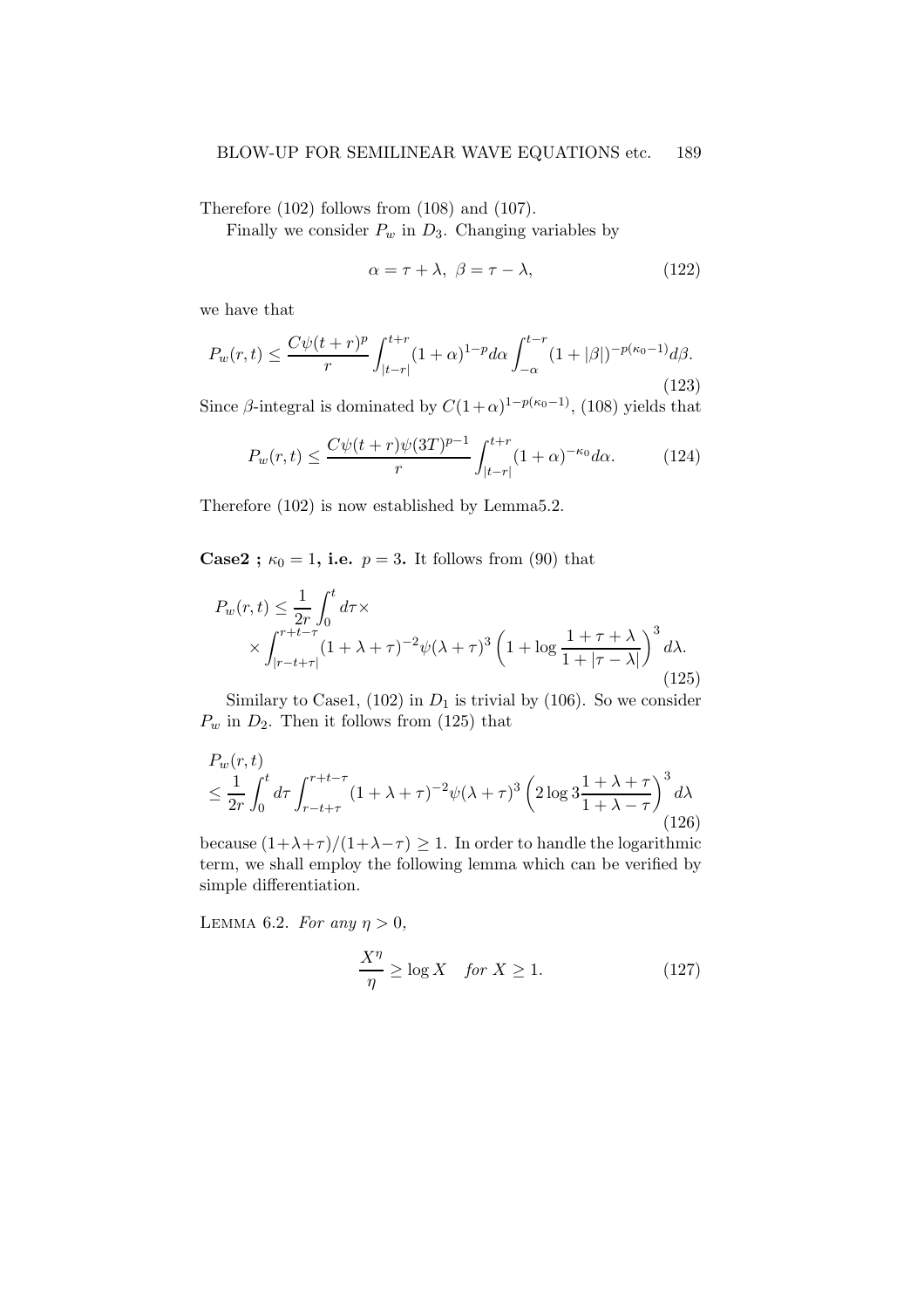By making use of this lemma, we have that

$$
P_w(r,t) \le \frac{3^{3\eta}4}{\eta^3 r} \int_0^t d\tau \int_{r-t+\tau}^{r+t-\tau} (1+\lambda+\tau)^{3\eta-2} \psi(\lambda+\tau)^3 (1+\lambda-\tau)^{-3\eta} d\lambda \le \frac{3^{3\eta}4(1+r-t)^{-3\eta}}{\eta^3 r} \int_0^t d\tau \int_{t-\tau}^{r+t-\tau} (1+\lambda+\tau)^{3\eta-2} \psi(\lambda+\tau)^3 d\lambda.
$$
\n(128)

We now fix  $\eta$  to satisfy  $3\eta - 2 < -1$ , for example  $\eta = 1/4$ . Then, by virtue of Lemma6.1 with  $\alpha = \lambda + \tau$ ,  $a = 2 - 3\eta > 1$ ,  $b = t$ ,  $d = r + t$ , we obtain

$$
P_w(r,t) \leq Cr^{-1}(1+r-t)^{-3/4}(1+t)^{3/4-1}t\psi(t)^3
$$
  
\n
$$
\leq Cr^{-1}\psi(r+t)\psi(T)^2.
$$
\n(129)

Therefore (102) follows (107) and  $(1 + r + t)/(1 + r - t) \ge 1$ .

Next we consider  $P_w$  in  $D_3$ . Changing variables by (122), we have that

$$
P_w(r,t) \le \frac{C\psi(t+r)^3}{r} \int_{|t-r|}^{t+r} (1+\alpha)^{-2} d\alpha \int_{-\alpha}^{t-r} \log^3 3\frac{1+\alpha}{1+|\beta|} d\beta \tag{130}
$$

because  $(1 + \alpha)/(1 + |\beta|) \ge 1$ . Hence again Lemma6.2 with  $\eta = 1/4$ yields that

$$
P_w(r,t) \le \frac{C\psi(t+r)\psi(3t)^2}{r} \int_{|t-r|}^{t+r} (1+\alpha)^{-5/4} d\alpha \int_{-\alpha}^{t-r} (1+|\beta|)^{-3/4} d\beta.
$$
\n(131)

Since the  $\beta$ -integral is dominated by  $C(1+\alpha)^{1/4}$ , we obtain

$$
P_w(r,t) \le \frac{C\psi(t+r)\psi(3T)^2}{r} \int_{|t-r|}^{t+r} (1+\alpha)^{-1} d\alpha.
$$
 (132)

Therefore (102) follows from Lemma5.2.

**Case3**;  $0 < \kappa_0 < 1$ , i.e.  $p > 3$ . It follows (90) and (108) that

$$
P_w(r,t) \le \frac{1}{2r} \int_0^t d\tau \int_{|r-t+\tau|}^{r+t-\tau} (1+\lambda+\tau)^{-\kappa_0-1} \psi(\lambda+\tau)^p d\lambda. \tag{133}
$$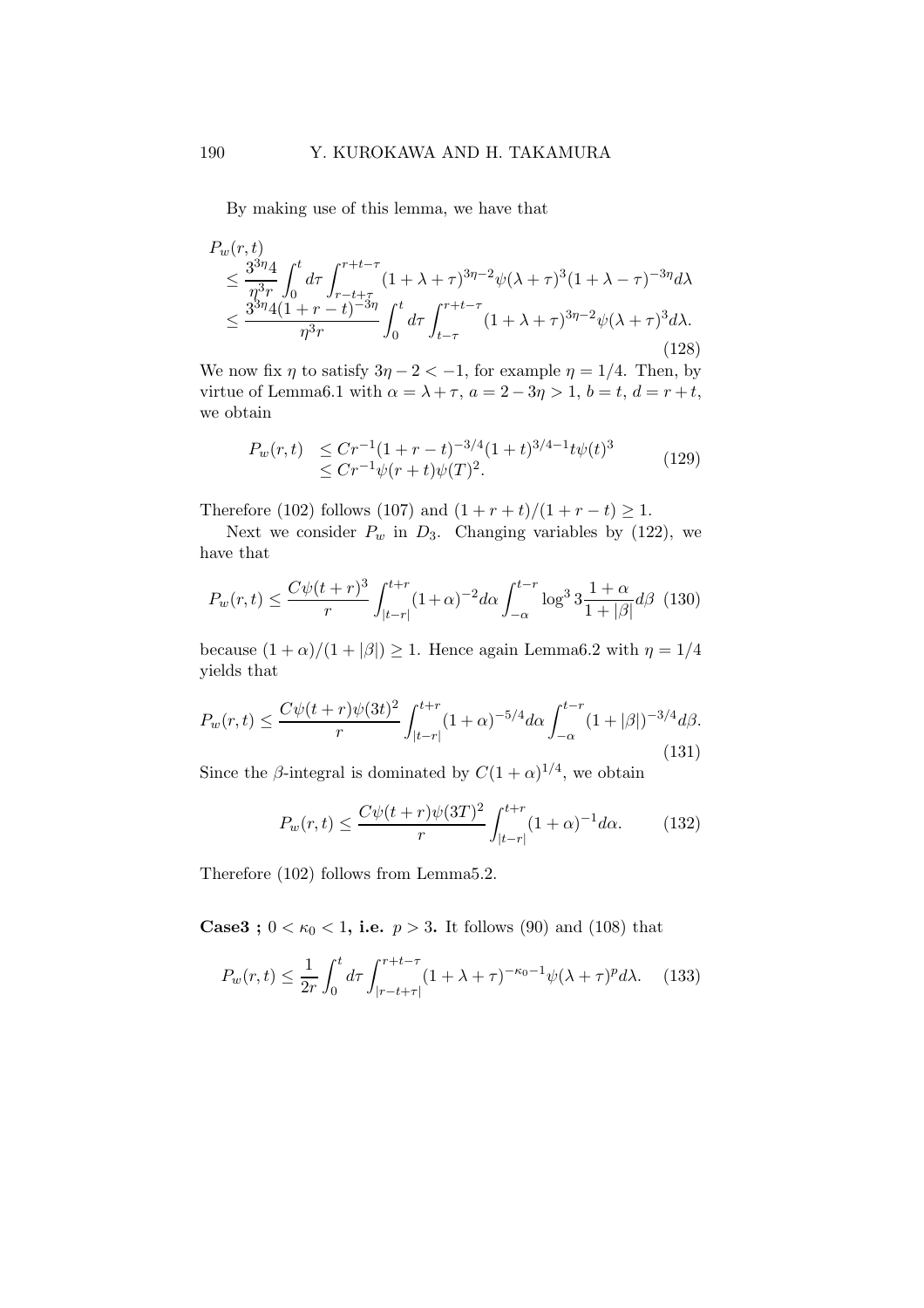Again (102) in  $D_1$  is trivial by (106). First we consider  $P_w$  in  $D_2$ . Since

$$
P_w(r,t) \le \frac{1}{2r} \int_0^t d\tau \int_{t-\tau}^{r+t-\tau} (1+\lambda+\tau)^{-\kappa_0-1} \psi(\lambda+\tau)^p d\lambda, \quad (134)
$$

we can apply Lemma6.1 to  $\lambda$ -integral by setting  $\alpha = \lambda + \tau$ ,  $a = \kappa_0 + 1$ ,  $b = t, d = r + t$ . Hence we obtain

$$
P_w(r,t) \leq Cr^{-1}(1+t)^{-\kappa_0}t\psi(t)^p \leq Cr^{-1}(1+r+t)^{1-\kappa_0}\psi(t+r)\psi(T)^{p-1}.
$$
 (135)

Therefore (102) follows from (107).

Finally we consider  $P_w$  in  $D_3$ . Changing variables by (122), we have that

$$
P_w(r,t) \le \frac{C\psi(t+r)^p}{r} \int_{|t-r|}^{t+r} (1+\alpha)^{-\kappa_0-1} d\alpha \int_{-\alpha}^{t-r} d\beta. \tag{136}
$$

Hence we obtain

$$
P_w(r,t) \le \frac{C\psi(t+r)\psi(3T)^{p-1}}{r} \int_{|t-r|}^{t+r} (1+\alpha)^{-\kappa_0} d\alpha.
$$
 (137)

Therefore (102) follows from Lemma5.2. This completes the proof of (102) for all cases.

#### **REFERENCES**

- [1] R. AGEMI AND H. TAKAMURA, The lifespan of classical solutions to nonlinear wave equations in two space dimensions, Hokkaido Math. J. (1992), no. 21, 517–542.
- [2] F. Asakura, Existence of a global solution to a semilinear wave equation with slowly decreasing initial data in three space dimensions, Comm. Partial Differential Equations 11 (1986), no. 13, 1459–1487.
- [3] V. GEORGIEV, H. LINDBLAD AND C. SOGGE, Weighted Stricharz estimates and global existence for semilinear wave equations, Amer. J. Math. 119 (1997), 1291–1319.
- [4] R. GLASSEY, *Blow-up theorems for for nonlinear wave equations*, Math. Z. 132 (1973), 183–203.
- [5] R. GLASSEY, Existence in the large for  $\Box u = f(u)$  in two space dimensions, Math. Z. **178** (1981), 233-261.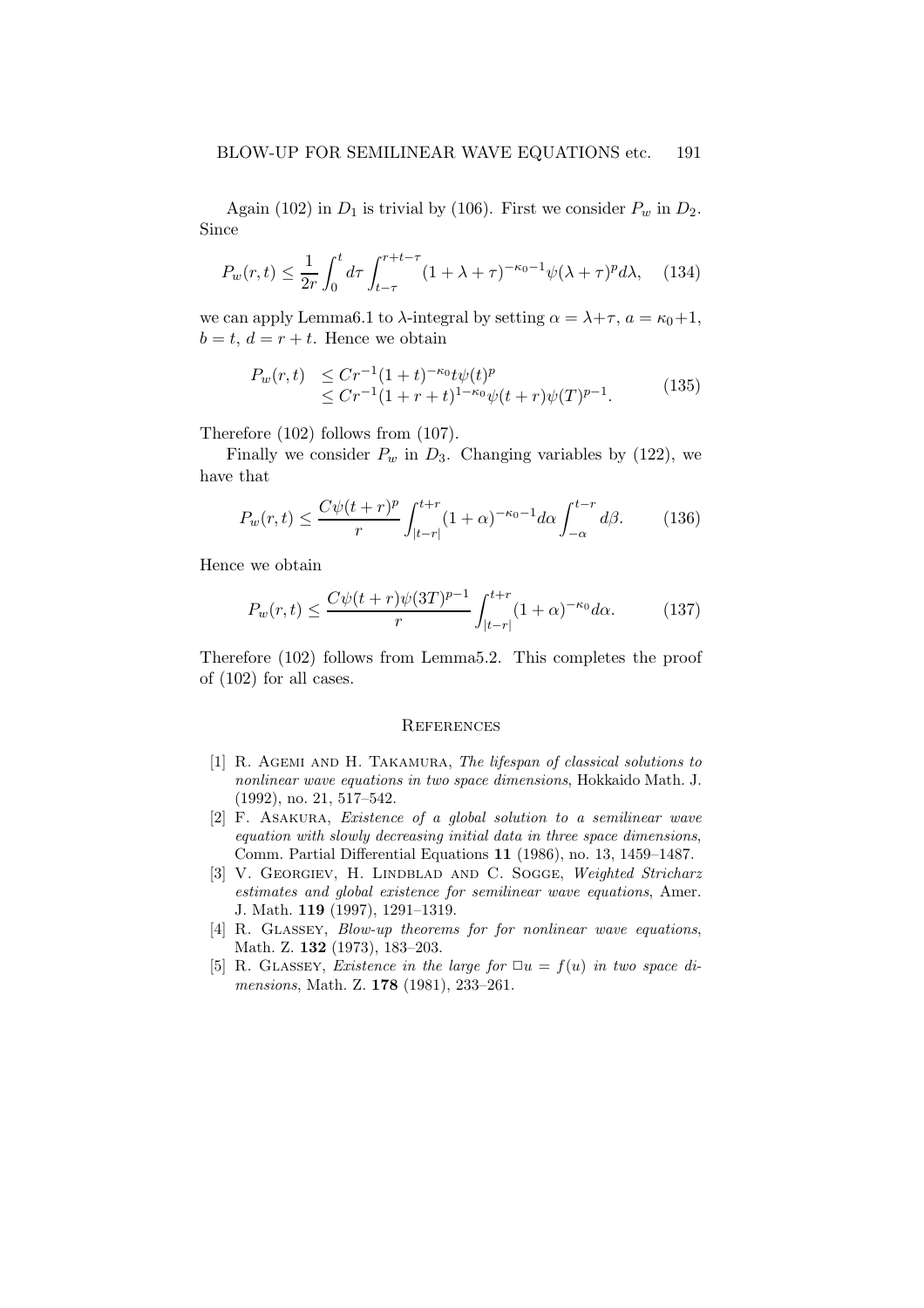- [6] R. Glassey, Finite-time blow-up for solutions of nonlinear wave equations, Math. Z. 177 (1981), 323–340.
- [7] K. HIDANO, Global existence of solutions to semi-linear wave equations in three space dimensions, preprint.
- [8] K. HIDANO, Global behavior of radial solutions to semilinear wave equations in three space dimensions, Funkcial Ekvac. 38 (1995), 343– 366.
- [9] K. HIDANO, *Initial value problem of semilinear wave equations in* three space dimensions, Nonlinear Anal. 26 (1996), 941–970.
- [10] K. HIDANO, Scattering and self-similar solutions for the nonlinear wave equations, Differential Integral Equations 15 (2002), 405–462.
- [11] F. John, Blow-up of solutions of nonlinear wave equations in three space dimensions, Manuscripta Math. 28 (1979), 235–268.
- [12] F. John, Blow-up for quasi-linear wave equations in three space dimensions, Comm. Pure. Appl. Math. 34 (1981), 29–51.
- [13] H. KUBO, Asymptotic behavior of solutions to semilinear wave equations with initial data of slow decay, Math. Meth. Appl. Sci. 17 (1994), 953–970.
- [14] H. Kubo, Blow-up for semilinear wave equations with initial data of slow decay in low space dimensions, Differential and Integral Equations 7 (1994), 315–321.
- [15] H. KUBO, On the critical decay and power for semilinear wave equations in odd space dimensions, Discrete Contin. Dynam. Systems 2 (1996), 173–190.
- [16] K. KUBOTA, *Existence of a global solution to a semi-linear wave equa*tion with initial data of non-compact support in low space dimensions, Hokkaido Math. J. 22 (1993), 123–180.
- [17] H. Levine, Instability and non-existence of global solutions to nonlinear wave equations, Trans. AMS  $192$  (1974), 1–21.
- [18] H. Pecher, Sharp existence results for self-similar solutions of semilinear wave equations, NoDEA Nonlinear Differential Equations Appl. 7 (2000), 323–341.
- [19] J. SCHAEFFER, The equation  $u_{tt} \delta u = |u|^p$  for the critical value of p, Proc. Roy. Soc. Edinburgh 101A (1985), 31–44.
- [20] T. C. SIDERIS, Global behavior of solutions to nonlinear wave equations in three dimensions, Comm. Partial Differential Equations 8 (1983), no. 12, 1291–1323.
- [21] T. C. SIDERIS, Nonexistence of global solutions to semilinear wave equations in high dimensions, J. Differential Equations 52 (1984), 378–406.
- [22] W. A. Strauss, Nonlinear wave equations, Conference board of the mathematical sciences, Reginal conference series in mathematics 73,